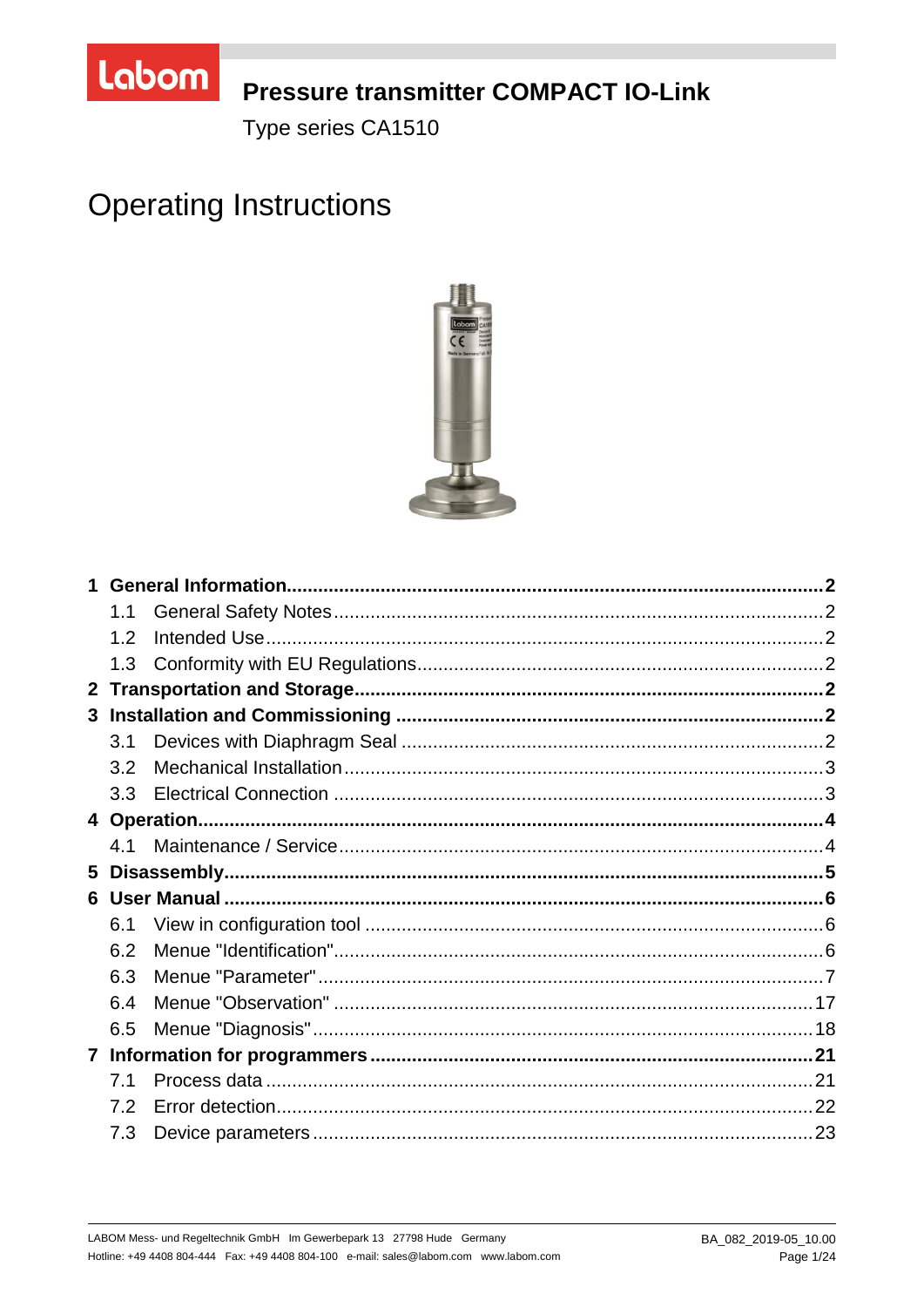#### **1 General Information**

This document contains necessary information for the proper installation and use of this device. In addition to this instruction, be sure to observe all statutory requirements, applicable standards, the additional technical specifications on the accompanying data sheet (see www.labom.com) as well as the specifications indicated on the type plate.

#### **1.1 General Safety Notes**

The installation, set up, service or disassembly of this device must only be done by trained, qualified personnel using suitable equipment and authorized to do so.

### **Warning**

Media can escape if unsuitable devices are used or if the installation is not correct.

Danger of severe injury or damage

 $\triangleright$  Ensure that the device is suitable for the process and undamaged.

#### **1.2 Intended Use**

The device is intended to measure pressure of gases, vapors and liquids as specified in the data sheet.

#### **1.3 Conformity with EU Regulations**

The CE-marking on the device certifies its compliance with the applicable EU Directives for placing products on the market within the European Union.

You find the complete EU Declaration of Conformity (document no. KE\_049) at www.labom.com.

#### **2 Transportation and Storage**

Store and transport the device only under clean and dry conditions preferably in the original packaging. Avoid exposure to shocks and excessive vibrations.

Permissible storage temperature: -40...85 °C

#### **3 Installation and Commissioning**

Ensure that the device is suitable for the intended application with respect to pressure range, overpressure limit, media compatibility, temperature range and process connection.

#### **3.1 Devices with Diaphragm Seal**

Remove the protective cap or protective wrapping from the diaphragm only just before installation to prevent contamination or damage.

The diaphragm must not be touched. Do not place the device on its diaphragm. Even small scratches or deformations may negatively influence the zero point or other characteristics of the device.

Pressure transmitter and diaphragm seal are a closed system that must not be separated.

You can find further information about diaphragm seals in the document TA\_031 on www.labom.com.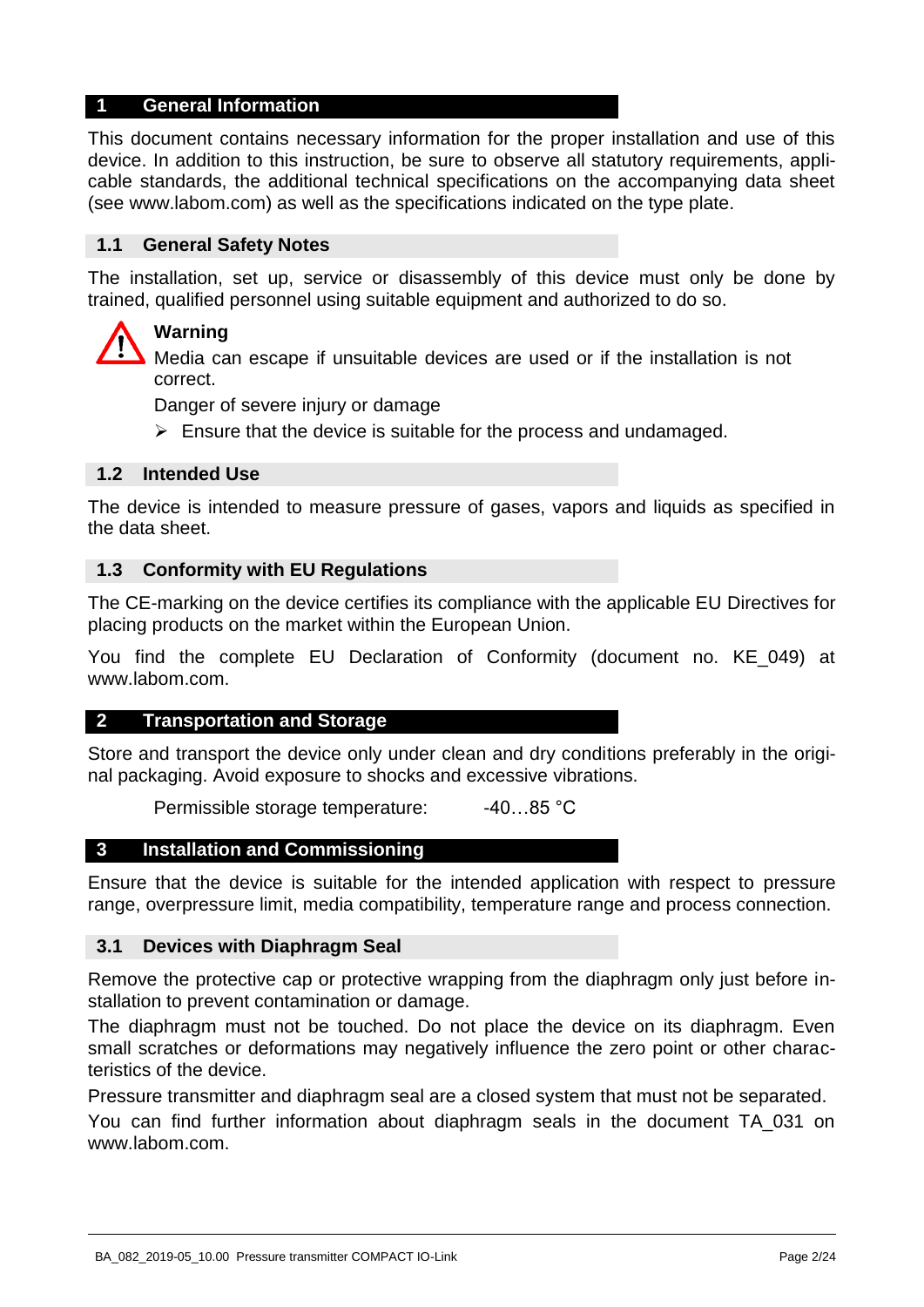#### **3.2 Mechanical Installation**

Before starting operation, check the process connection carefully for leaks under pressure.

Use gaskets, if required, that are suitable for the process connection and resistant to the media.

You can use the device in any mounting position. Normally the transmitter is adjusted for a vertical mounting position. A different mounting position in combination with a small nominal range might cause a zero point offset. In this case a zero point adjustment might be necessary.

#### **3.3 Electrical Connection**

Complete the mechanical installation before you connect the device electrically. Set up all electrical connections while the voltage supply is switched off.

| Functional area IO-Link               | $= 1832 \text{ VDC}$ |
|---------------------------------------|----------------------|
| Functional area if two switch outputs | $= 9.6$ 32 VDC       |
| Nominal voltage                       | $= 24 \text{ VDC}$   |

The auxiliary energy of the temperature transmitter must meet SELV requirements, or optionally an energy-limited power circuit can be used in accordance with Chapter 9.3 of DIN EN 61010-1 or UL 61010-1.





*Figure 1: Electrical connection* 

The transmitter is intended for operation on class A IO-Link ports. Since the "Switch output 2" signal is located at Pin 2, it is not applicable for operation on class B ports.

During installation please take max. cable length of 20 m into consideration.

The temperature transmitter must be connected to the plant's potential equalisation system via the process connection.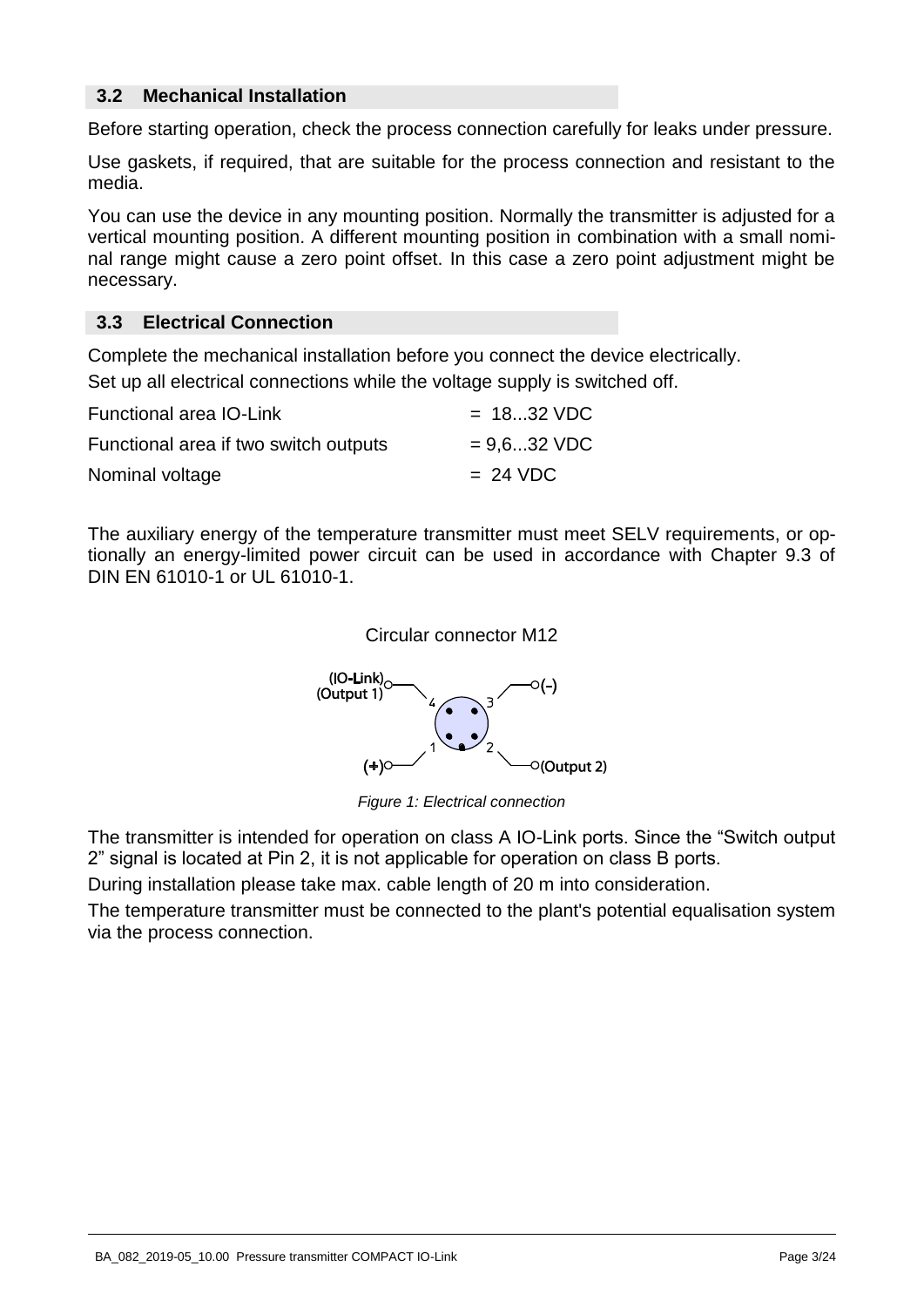

*Table 1: Connection examples* 

#### <span id="page-3-0"></span>**4 Operation**

During operation, take care that the device remains within its intended pressure and temperature ranges. No other monitoring is necessary.

| Permissible ambient temperature: | $-4085$ °C  |
|----------------------------------|-------------|
| Permissible media temperature:   | $-10140$ °C |

#### **4.1 Maintenance / Service**

When properly installed in accordance with applicable specifications, this device is maintenance-free. However, we recommend an annual recalibration of the device.

In the event of any damage or defect the customer cannot replace or repair any components or assemblies.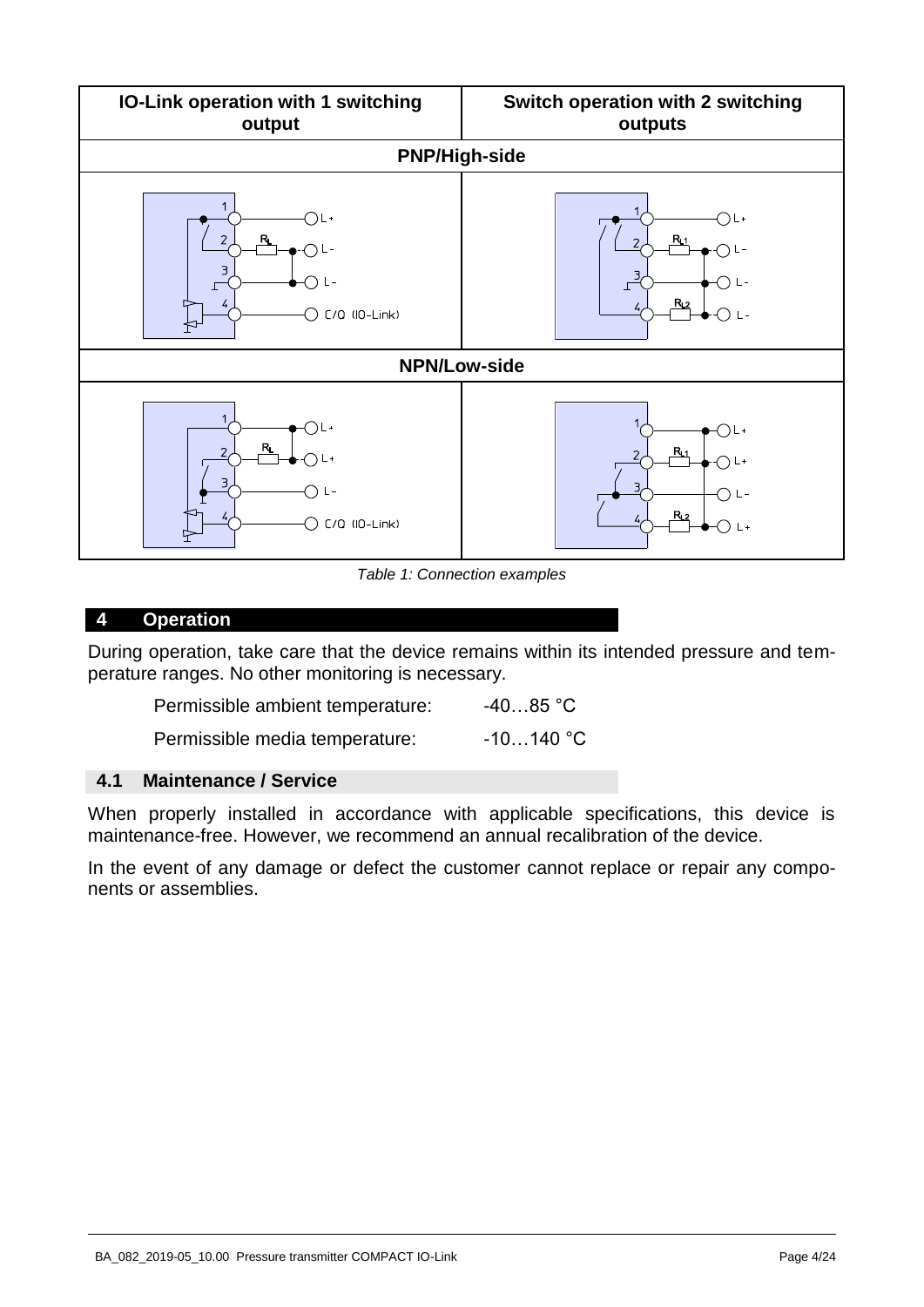#### **5 Disassembly**

When measuring hot media, make sure that the device has cooled down prior to any dismounting or wear appropriate protective clothing to avoid burns.

Switch off the power supply to the device before disconnecting the electrical connections. Once this is done, the device may be mechanically removed.



## **Warning**

Opening pressurized lines might cause severe injuries.

Danger of severe injuries or damage

 $\triangleright$  Relieve the process pressure before attempting to remove the device. Shut off the pressure supply for all feed lines to the device and relieve the pressure in them.



## **Warning**

Hazardous deposits and residues might remain on opened process connections and removed devices.

Danger of injury

 $\triangleright$  After the device has been removed, seal off the measuring point and mark the open process connection accordingly. Consider a possible danger due to residues when handling the removed device.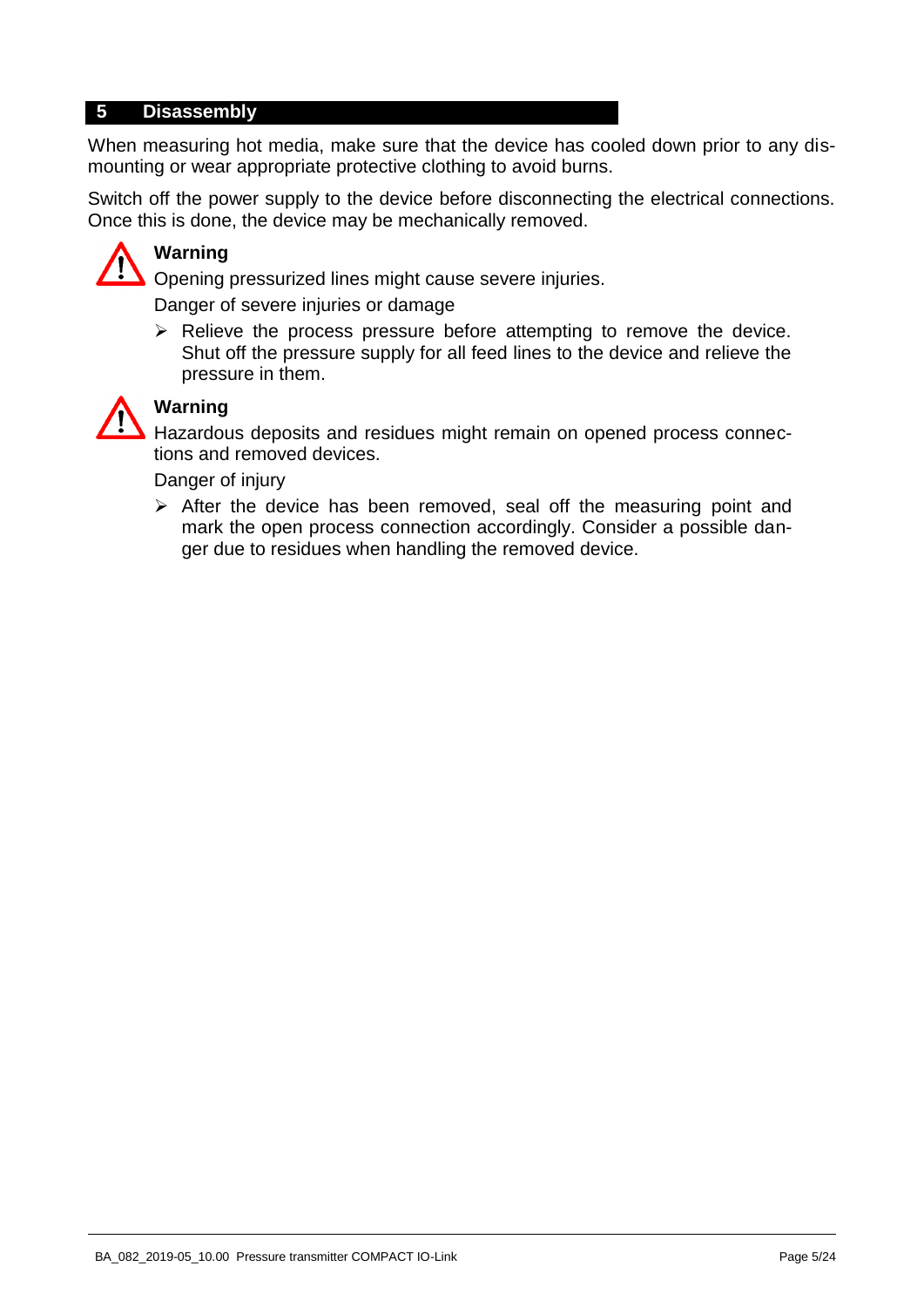#### **6 User Manual**

You can download the technical description file (IODD) required for using the pressure transmitter in the download area of the LABOM website (www.labom.com).

#### **6.1 View in configuration tool**

Different entries in the menue structure are possible depending on the configuration tool. The four areas below are standardised across tools and contain all important parameter and setting functions:

- Identification, see [6.2](#page-5-0)
- Parameter, see [6.3](#page-6-0)
- Observation, see [6.4](#page-16-0)
- Diagnosis, see [6.5](#page-17-0)

Outlined below are the detailed menue contents as structured in PACTware 4.1. Other IO-Link tools have a different parameter structure or display them differently, although the functionality is identical.

#### <span id="page-5-0"></span>**6.2 Menue "Identification"**

The parameters displayed here identify the product and manufacturer.



*Figure 2: "Identification" menue in PACTware 4.1*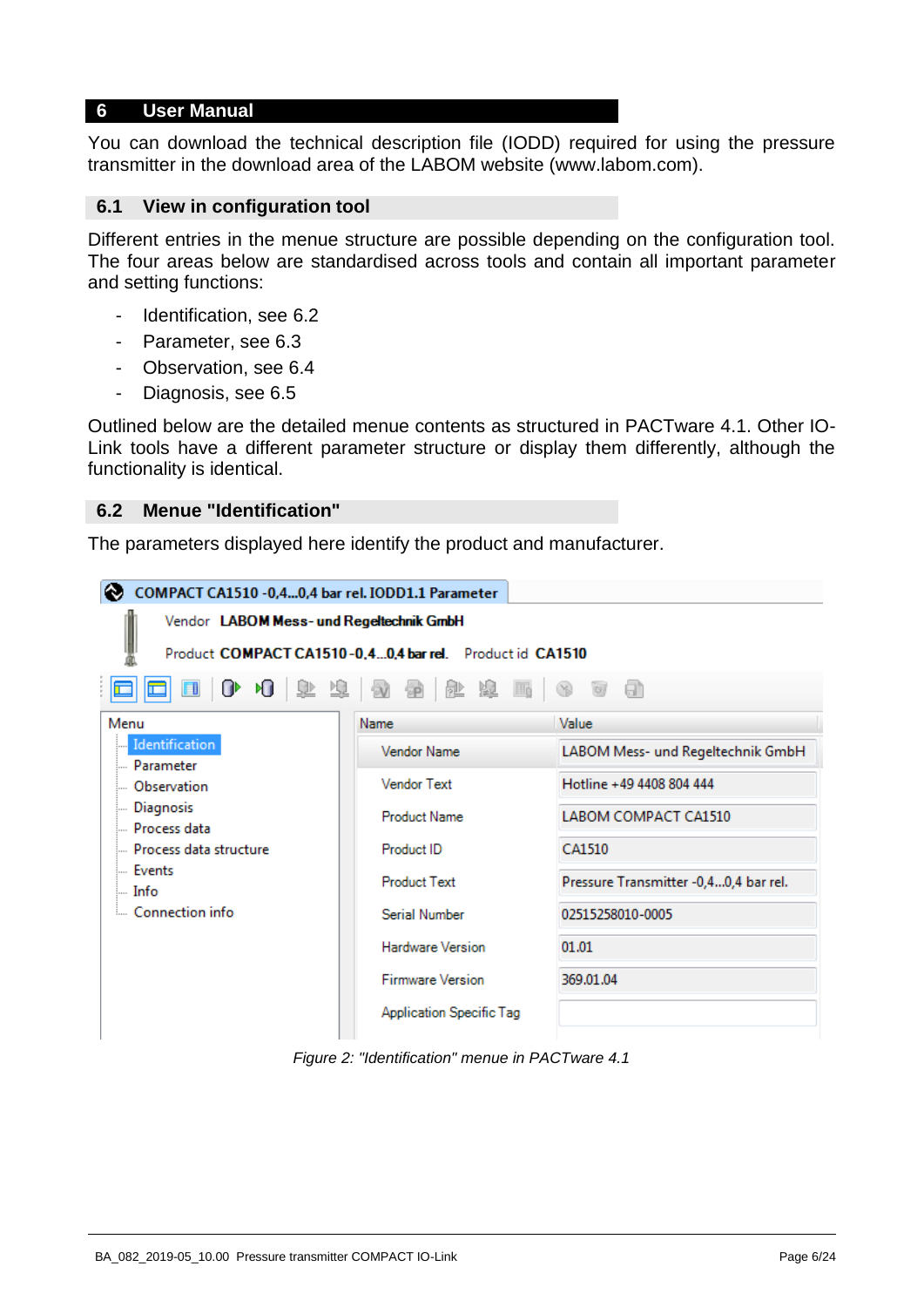#### <span id="page-6-0"></span>**6.3 Menue "Parameter"**

In this area, the device is parametrised. The individual parametrisation options are outlined below.

## **6.3.1 Section "Measurement / Output"**

In this section, the process data format, pressure unit and damping are parametrised.

| ⊛<br>COMPACT CA1510 -0,40,4 bar rel. IODD1.1 # Parameter |                                                          |                            |  |  |  |  |  |
|----------------------------------------------------------|----------------------------------------------------------|----------------------------|--|--|--|--|--|
| Vendor LABOM Mess- und Regeltechnik GmbH                 |                                                          |                            |  |  |  |  |  |
|                                                          | Product COMPACT CA1510-0.40.4 bar rel. Product id CA1510 |                            |  |  |  |  |  |
|                                                          | 00007099000000<br>- an                                   |                            |  |  |  |  |  |
| Menu                                                     | Name                                                     | Value                      |  |  |  |  |  |
| ldentification                                           | ⊡ Measurement / Output                                   |                            |  |  |  |  |  |
| <b>Parameter</b>                                         | lin Process data format                                  | <b>Floating point</b><br>▼ |  |  |  |  |  |
| <b>Observation</b>                                       |                                                          |                            |  |  |  |  |  |
| <b>Diagnosis</b>                                         | - Pressure unit                                          | bar<br>▼                   |  |  |  |  |  |
| Drocess data                                             | Damping                                                  | 0,00 s                     |  |  |  |  |  |
| Process data structure                                   |                                                          |                            |  |  |  |  |  |
| lille Events                                             | $\color{black}\textcolor{black}{\mathbf{+}}$ Adjustment  |                            |  |  |  |  |  |
| ⊨. Info                                                  | $\mathbf \oplus$ Switching outputs                       |                            |  |  |  |  |  |
| Connection info                                          | $\mathbf \oplus$ Diagnostics configuration               |                            |  |  |  |  |  |
|                                                          | <b>Bystem</b>                                            |                            |  |  |  |  |  |

*Figure 3: Section "Parameter – Measurement / Output" in PACTware 4.1*

#### <span id="page-6-2"></span>**6.3.1.1 Process data format**

The process data format is used to set the number format in which the measuring value is transmitted.

In the format "floating point", the measuring value is transmitted as a floating point number.

In the format "integer", the measuring value is transmitted as an integer number. The two lowest digits represent two decimal places. E.g. the integer number 199 represents the measuring value 1.99 (in terms of the current unit).

#### <span id="page-6-1"></span>**6.3.1.2 Pressure unit**

This is where the pressure measuring unit can be set. This is used as basis when transmitting the pressure value as part of the process values. Additionally, all parameters with a pressure reference refer to this unit.

Please note that parameters with a pressure reference are not converted automatically when the unit settings are changed. Example: The zero point offset of 0.1 is saved in the unit 'bar'. If the unit is changed to mbar, the zero point offset is now at 0.1 mbar.

This affects the parameters for adjustment (see [6.3.2\)](#page-8-0) and the switching points (see [6.3.3\)](#page-11-0) as well as the min/max values (see [6.5.2\)](#page-18-0).

That is why the pressure unit should be parameterised first. After changing the pressure unit, please check the parameters with a pressure reference and reset the min/max values.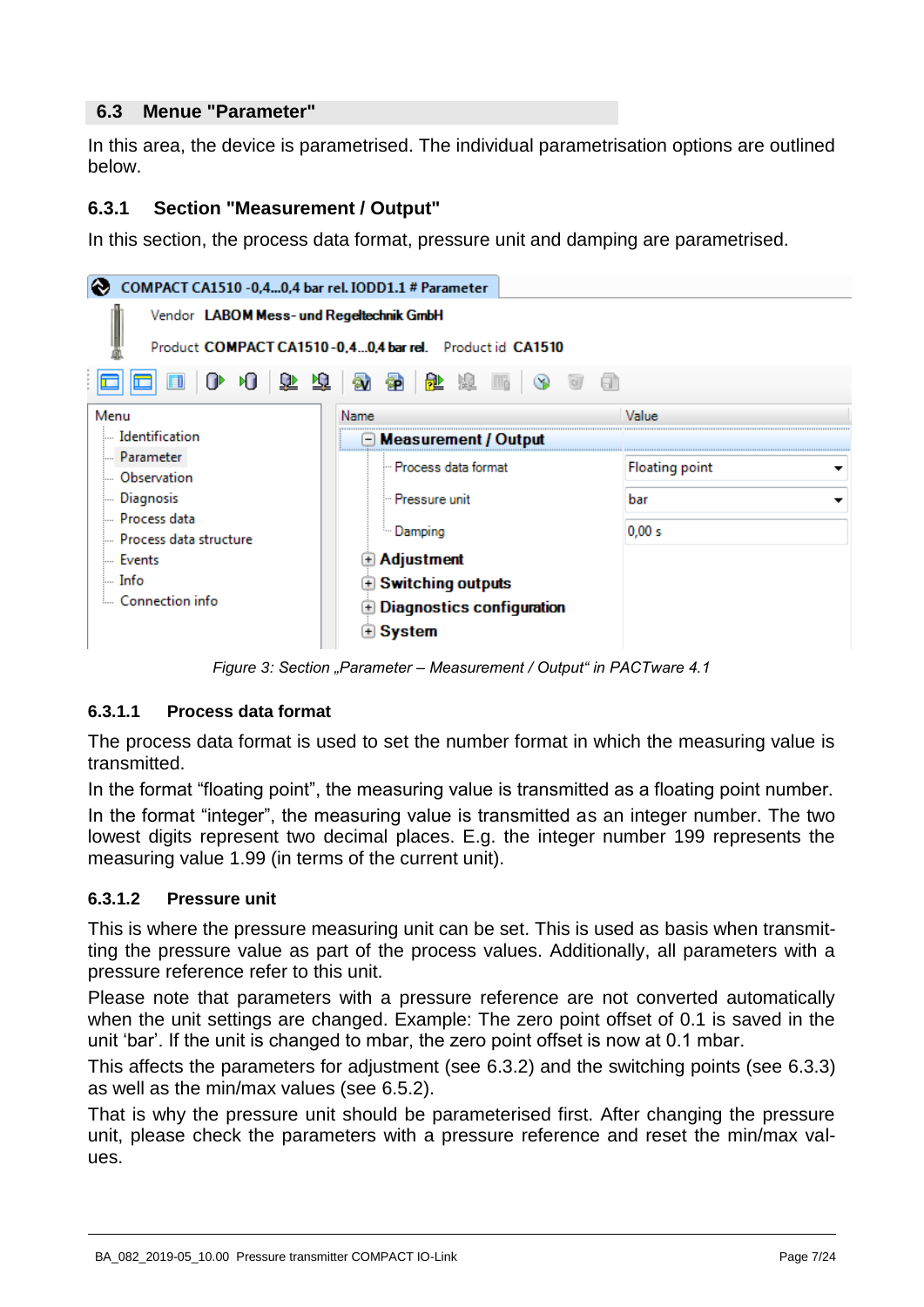The following units are available:

| <b>Unit</b>        | <b>Description</b>                                                  |
|--------------------|---------------------------------------------------------------------|
| bar                | Bar (1 bar = 1000 mbar = $10^5$ Pa)                                 |
| mbar               | Millibar (1 mbar = $0,001$ bar)                                     |
| ft $H_2O$          | Foot water column (1 ftH <sub>2</sub> O = 29,84 mbar)               |
| mmH <sub>2</sub> O | Millimetre water column (1 ftH <sub>2</sub> O = 29,84 mbar)         |
| mmHg               | Millimetre mercury column (1 mmHg = $1,33$ mbar)                    |
| psi                | Pound force per square inch $(1 \text{ psi} = 68.9 \text{ mbar})$   |
| inH <sub>2</sub> O | Inch water column (1 in $H_2O = 2,49$ mbar)                         |
| inHg               | Inch mercury column $(1 \in ] 49, 86 \in ] 100$                     |
| kg/cm <sup>2</sup> | Kilogramme per square centimetre (1 kg/cm <sup>2</sup> = 0,981 bar) |
| kPa                | Kilopascal (1 kPa = $1.000$ Pa = $10$ mbar)                         |
| Torr               | Torr (1 Torr = 1 mmHg = $1,33$ mbar)                                |
| MPa                | Megapascal (1 MPa = $1.000.000$ Pa = 10 bar)                        |
| mH <sub>2</sub> O  | Metre water column (1 mH <sub>2</sub> O = 98,1 mbar)                |

*Table 2: available pressure units*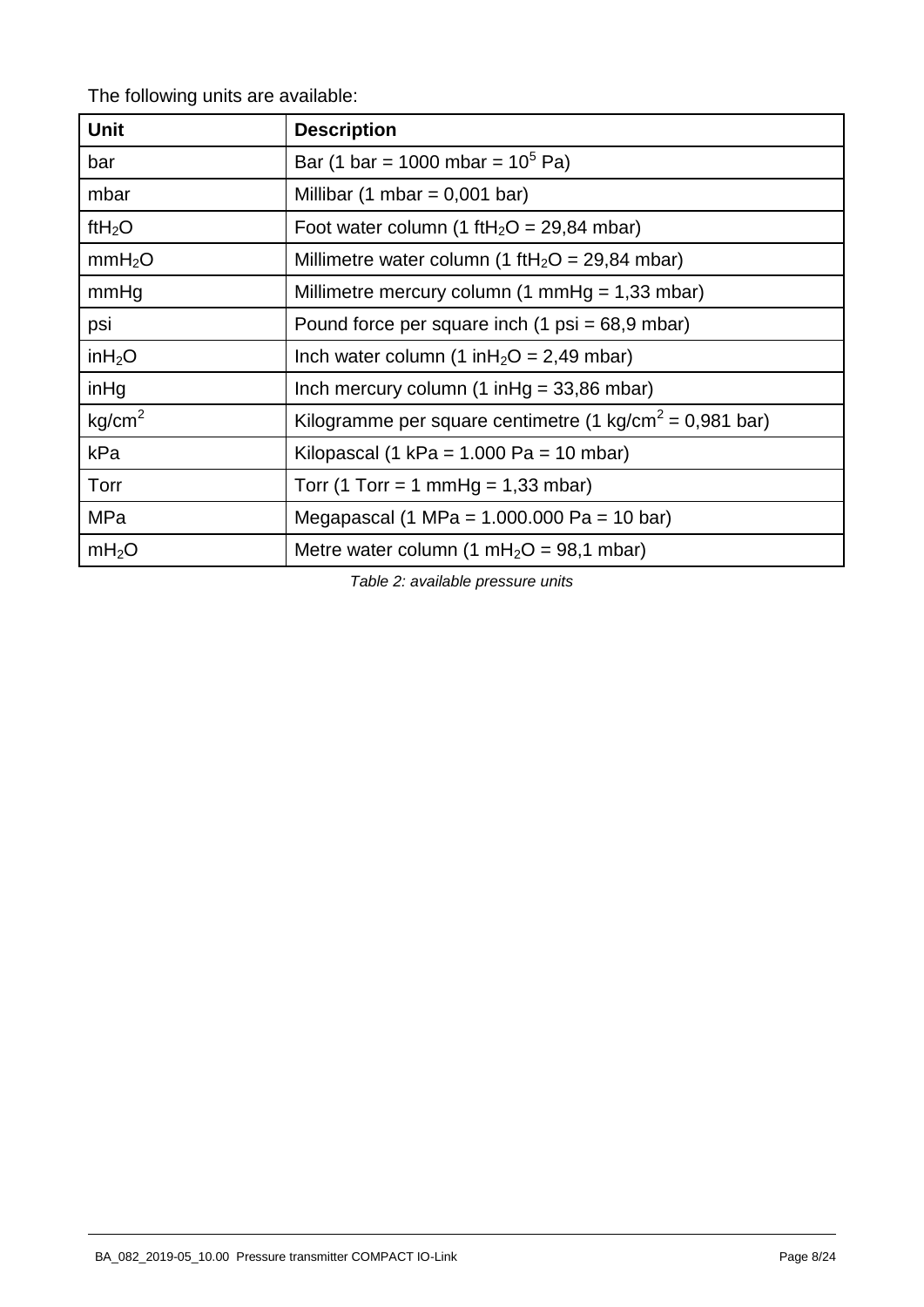#### <span id="page-8-1"></span>**6.3.1.3 Damping**

Adjusting the damping function within the range of 0.00 to 100.00 s, avoids that rapid measured value fluctuations or spikes (input values) are visible in the output signal.

Damping is achieved by a 2nd order digital filter for which the time is set in seconds.

After that set time, 26% of the change in the input value is visible in the output signal. After the set time has elapsed 4 times, approximately 90% of the change is visible in the output signal.



*Figure 4: Damping effect* 

## <span id="page-8-0"></span>**6.3.2 "Adjustment" section**

In this section, the measuring device can be calibrated and thus optimises measuring accuracy.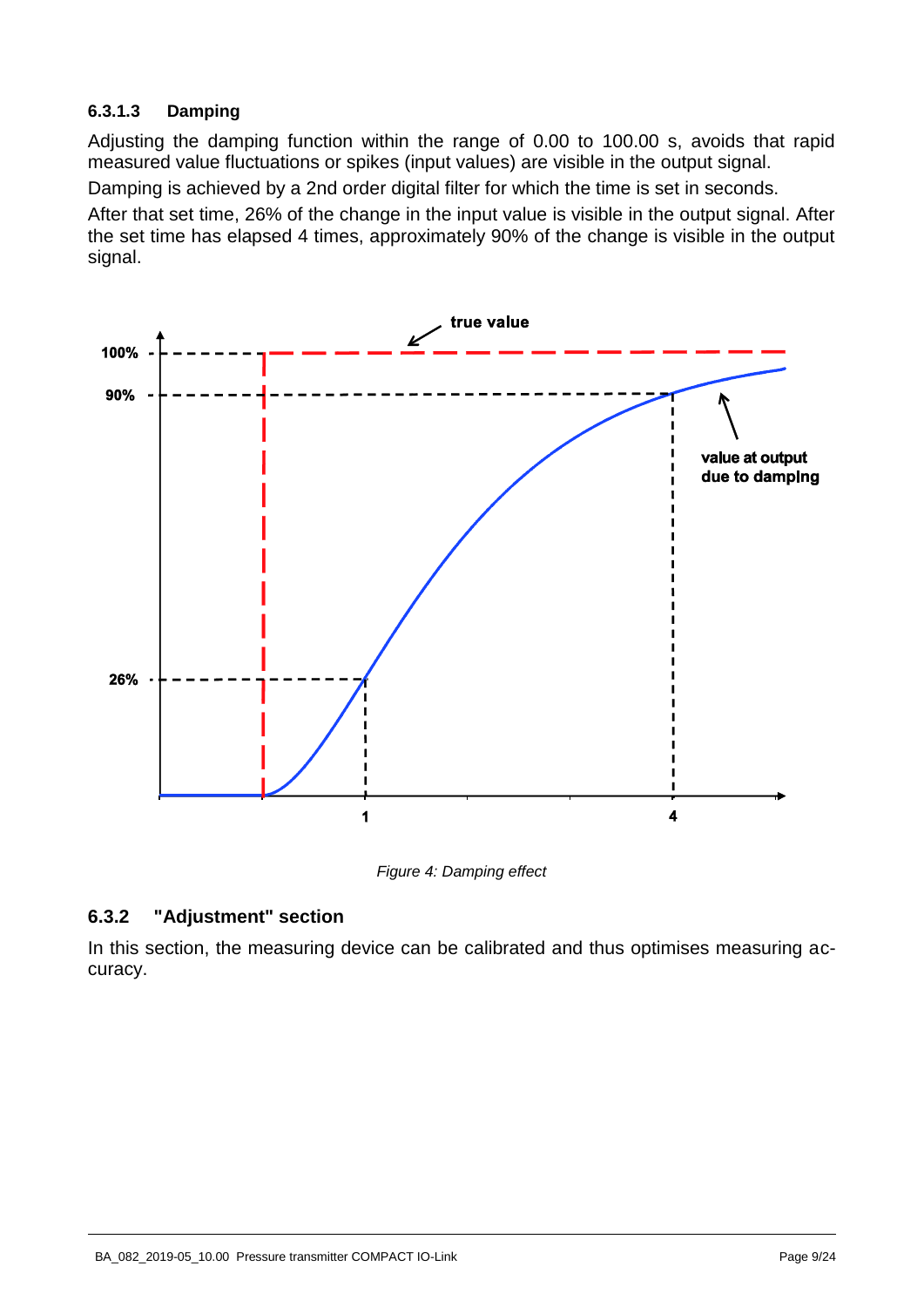#### <span id="page-9-0"></span>**6.3.2.1 Sub-section "Zero point correction"**

| COMPACT CA1510 - 0,4 0,4 bar rel. IODD1.1 # Parameter    |                                                     |                    |  |  |  |  |  |
|----------------------------------------------------------|-----------------------------------------------------|--------------------|--|--|--|--|--|
| Vendor LABOM Mess- und Regeltechnik GmbH                 |                                                     |                    |  |  |  |  |  |
| Product COMPACT CA1510-0.40.4 bar rel. Product id CA1510 |                                                     |                    |  |  |  |  |  |
| NJ<br>ሆ                                                  | 东方  砂糖  虾肉  皮肉 <br>- Gh                             |                    |  |  |  |  |  |
| Menu                                                     | Name                                                | Value              |  |  |  |  |  |
| Identification                                           | <b>E</b> Measurement / Output                       |                    |  |  |  |  |  |
| - Parameter                                              | <b>Adjustment</b>                                   |                    |  |  |  |  |  |
| Observation                                              |                                                     |                    |  |  |  |  |  |
| <b>Diagnosis</b>                                         | $\boxdot$ Zero point correction                     |                    |  |  |  |  |  |
| <b>Exercise</b> Process data                             | Zero point offset                                   | 0,0000             |  |  |  |  |  |
| Process data structure                                   | <sup>5</sup> Correct zero point                     | Correct zero point |  |  |  |  |  |
| llis Fvents<br>l… Info                                   | $\mathbf \oplus$ Adjustment of characteristic curve |                    |  |  |  |  |  |
| Connection info                                          | <b>Switching outputs</b><br>$+$                     |                    |  |  |  |  |  |
|                                                          | <b>Diagnostics configuration</b><br>$+$             |                    |  |  |  |  |  |
|                                                          | $\boxplus$ System                                   |                    |  |  |  |  |  |

*Figure 5: Section "Parameter – Zero point correction" in PACTware 4.1*

The zero-point correction requires a non-pressurized pressure port e.g. during calibration in the lab. When executing this function the applied pressure will be interpreted as zero bar relative pressure. The zero point correction results in an offset of the whole characteristic curve.

Please note that the zero point offset refers to the set unit and that this unit is not converted automatically when changes are made (also see [6.3.1.2\)](#page-6-1).

Carry out the zero point correction by pressing the "Correct zero point" button. In this case, the pressure transmitter automatically accepts the current actually applied pressure with the reverse sign as zero point offset. As a consequence, when implementing this function, the actual pressure is interpreted as zero bar relative.

Please note that the zero point offset value is not displayed in the tool immediately, only after the device parameter is retrieved again.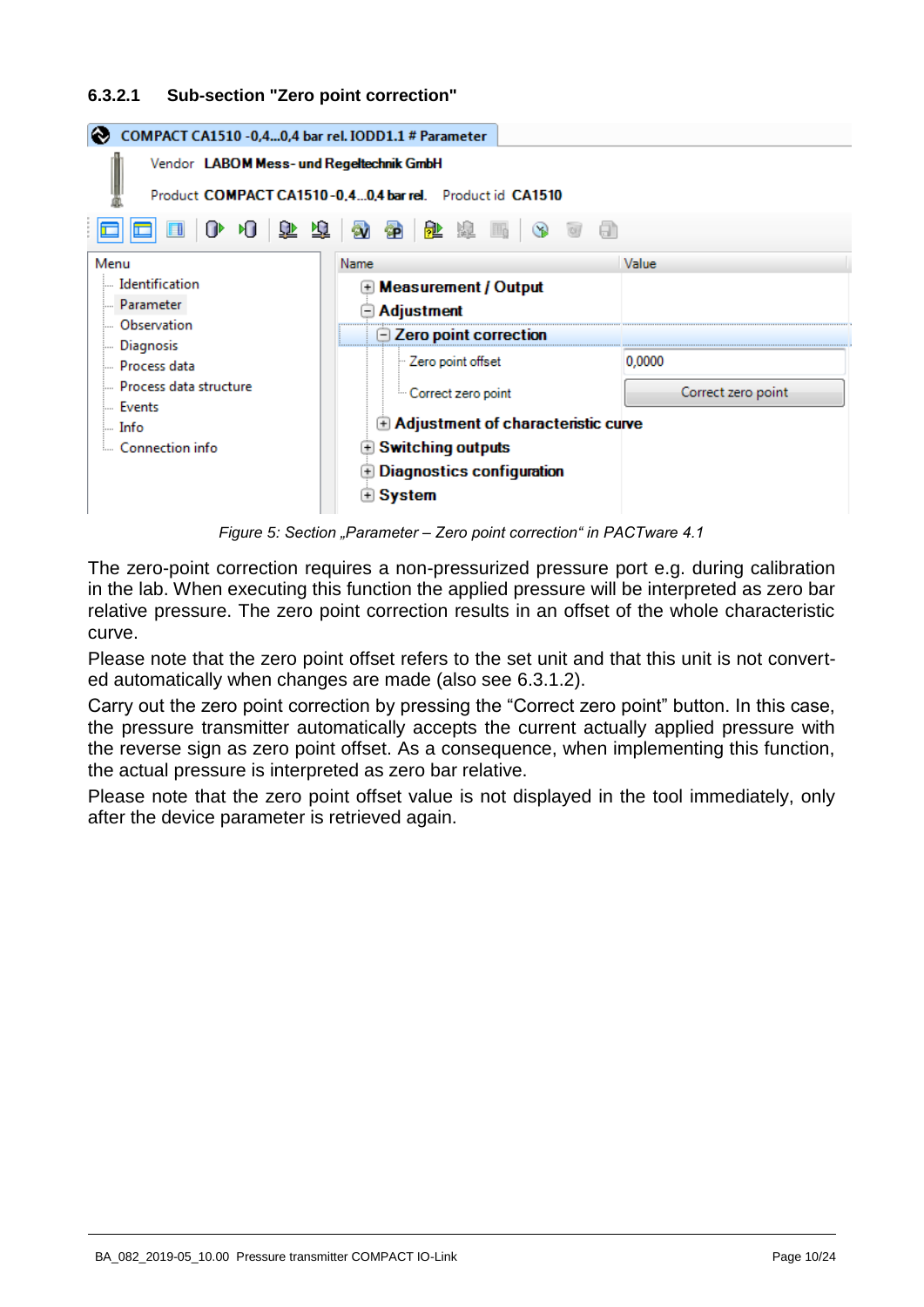#### <span id="page-10-0"></span>**6.3.2.2 Sub-section "Adjustment of characteristic curve"**

| ⊛<br>COMPACT CA1510 - 0,4 0,4 bar rel. IODD1.1 Parameter                                             |                                                                                       |                                   |  |  |  |  |  |  |  |
|------------------------------------------------------------------------------------------------------|---------------------------------------------------------------------------------------|-----------------------------------|--|--|--|--|--|--|--|
| Vendor LABOM Mess- und Regeltechnik GmbH<br>Product COMPACT CA1510-0,40,4 bar rel. Product id CA1510 |                                                                                       |                                   |  |  |  |  |  |  |  |
|                                                                                                      | 0 0 2 车车 2 2 2 2 2 2<br>a)                                                            |                                   |  |  |  |  |  |  |  |
| Menu                                                                                                 | Name                                                                                  | Value                             |  |  |  |  |  |  |  |
| Identification<br><b>Parameter</b><br><b>Observation</b><br><b>Diagnosis</b>                         | <b>E</b> Measurement / Output<br>$\bm{\ominus}$ Adjustment<br>E Zero point correction |                                   |  |  |  |  |  |  |  |
| - Process data                                                                                       | $\Box$ Adjustment of characteristic curve                                             |                                   |  |  |  |  |  |  |  |
| Process data structure<br><b>Events</b>                                                              | Enable adjustment of characteristic curve off                                         |                                   |  |  |  |  |  |  |  |
| $\ln$ Info                                                                                           | Set actual lower adjustment point                                                     | Set actual lower adjustment point |  |  |  |  |  |  |  |
| Connection info                                                                                      | Actual lower adjustment point                                                         | 0,0000                            |  |  |  |  |  |  |  |
|                                                                                                      | " Target lower adjustment point                                                       | 0.0000                            |  |  |  |  |  |  |  |
|                                                                                                      | Set actual upper adjustment point                                                     | Set actual upper adjustment poin  |  |  |  |  |  |  |  |
|                                                                                                      | Actual upper adjustment point                                                         | 0.0000                            |  |  |  |  |  |  |  |
|                                                                                                      | Target upper adjustment point                                                         | 0.0000                            |  |  |  |  |  |  |  |
|                                                                                                      | <b>E</b> Switching outputs                                                            |                                   |  |  |  |  |  |  |  |
|                                                                                                      |                                                                                       |                                   |  |  |  |  |  |  |  |
|                                                                                                      | $\oplus$ Diagnostics configuration                                                    |                                   |  |  |  |  |  |  |  |
|                                                                                                      | $\mathbf{\oplus }\mathbf{System}$                                                     |                                   |  |  |  |  |  |  |  |
|                                                                                                      |                                                                                       |                                   |  |  |  |  |  |  |  |

*Figure 6: Section "Parameter - Adjustment of characteristic curve" in PACTware 4.1* 

This feature allows to correct the characteristic curve of the pressure transmitter. In contrast to zero point correction, the adjustment of the characteristic curve allows to change the offset and the gradient.

Follow the process below to perform the adjustment of characteristic curve:

- 1. Apply the lower (as low as possible) reference pressure level to the measuring device.
- 2. Enter the lower target value in the field "Target value lower adjustment point" and transfer it to the device.
- 3. Press the button "Set actual value to lower adjustment point". This sets the current actual value as "actual value lower adjustment point".
- 4. Apply the upper (as low as possible) reference pressure level to the measuring device.
- 5. Enter the upper target value in the field "Target value upper adjustment point" and transfer it to the device.
- 6. Press the button "Set actual value to upper adjustment point". This sets the current actual value as "actual value upper adjustment point".
- 7. Activate the adjustment by setting the parameter "Enable adjustment of characteristic curve" to "on"

The adjustment of characteristic curve can be performed with any reference pressures. For instance, the lower adjustment point of a -1…4 bar device can be at -900 mbar rel. You can also choose any reference pressure for the upper adjustment point. However, to achieve a precise adjustment, the reference values should be as close as possible to the lower and upper range value.

BA\_082\_2019-05\_10.00 Pressure transmitter COMPACT IO-Link example that the comparation of the Page 11/24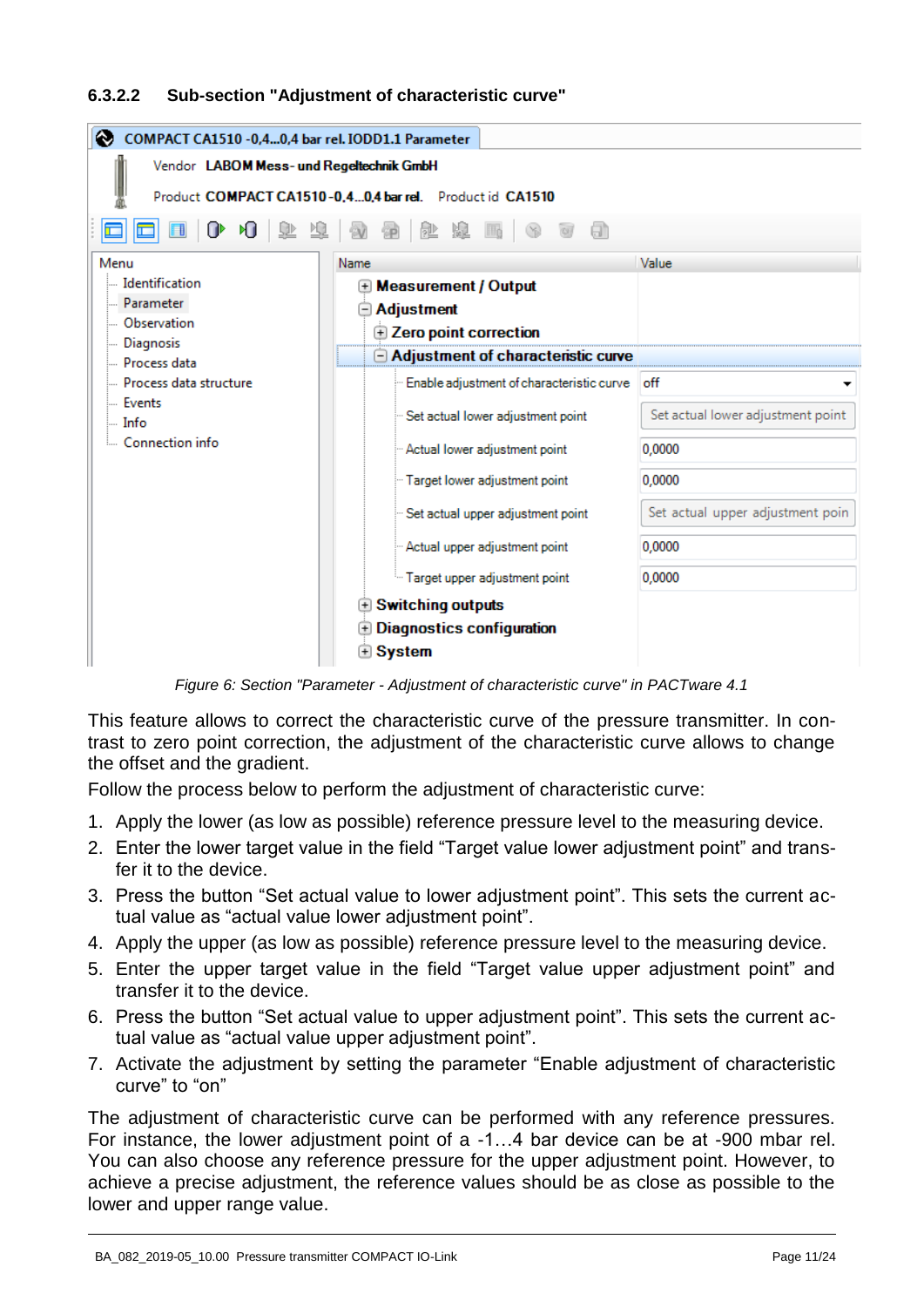Please note that the actual values for the lower and upper adjustment points are not displayed immediately after the corresponding buttons are pressed in the tool, but only after the device parameters are retrieved again.

Please note that the values for the adjustment of characteristic curve refer to the set unit and that this unit is not converted automatically when changes are made (also see [6.3.1.2\)](#page-6-1).

To deactivate the adjustment, set the parameter "Enable adjustment of characteristic curve" to "off".

The values for the "Actual/Target lower adjustment point" and "Actual/Target upper adjustment point" are kept, but ignored.

## <span id="page-11-0"></span>**6.3.3 Section "Switching outputs"**

This section describes how to parametrise switching outputs.

| COMPACT CA1510 -0,40,4 bar rel. IODD1.1 Parameter |                                                            |                             |  |  |  |  |  |  |
|---------------------------------------------------|------------------------------------------------------------|-----------------------------|--|--|--|--|--|--|
| Vendor LABOM Mess- und Regeltechnik GmbH          |                                                            |                             |  |  |  |  |  |  |
|                                                   | Product COMPACT CA1510-0.40.4 bar rel. Product id CA1510   |                             |  |  |  |  |  |  |
| 師 商<br>里 劲<br>ИJ<br>ሆ<br>9B.<br>Θħ<br>墅           |                                                            |                             |  |  |  |  |  |  |
| Menu                                              | Name                                                       | Value                       |  |  |  |  |  |  |
| <b>Identification</b>                             | <b>E</b> Measurement / Output                              |                             |  |  |  |  |  |  |
| Parameter<br>- Observation                        | <b>Adjustment</b>                                          |                             |  |  |  |  |  |  |
| Diagnosis                                         | $\ominus$ Switching outputs                                |                             |  |  |  |  |  |  |
| Process data                                      | <b>□ Switching output 1</b>                                |                             |  |  |  |  |  |  |
| - Process data structure                          | - Switching output 1 : Switching function                  | off                         |  |  |  |  |  |  |
| <b>Events</b><br>limfo                            | Switching output 1 : Switching point / Upper frame limit   | 0,0000                      |  |  |  |  |  |  |
| Connection info                                   | "Switching output 1 : Reset point / Lower frame limit      | 0,0000                      |  |  |  |  |  |  |
|                                                   | Switching output 1 : Delay switch point                    | 0,00 s                      |  |  |  |  |  |  |
|                                                   | Switching output 1 : Delay reset point                     | 0,00 s                      |  |  |  |  |  |  |
|                                                   | Switching output 1 : Output function                       | $PNP/High-side \rightarrow$ |  |  |  |  |  |  |
|                                                   | $\ominus$ Switching output 2                               |                             |  |  |  |  |  |  |
|                                                   | Switching output 2 : Switching function                    | off                         |  |  |  |  |  |  |
|                                                   | - Switching output 2 : Switching point / Upper frame limit | 0,0000                      |  |  |  |  |  |  |
|                                                   | Switching output 2 : Reset point / Lower frame limit       | 0,0000                      |  |  |  |  |  |  |
|                                                   | Switching output 2: Delay switch point                     | 0,00 s                      |  |  |  |  |  |  |
|                                                   | Switching output 2 : Delay reset point                     | 0.00 s                      |  |  |  |  |  |  |
|                                                   | Switching output 2 : Output function                       | PNP/High-side -             |  |  |  |  |  |  |
|                                                   | $\oplus$ Diagnostics configuration                         |                             |  |  |  |  |  |  |
|                                                   | $\widehat{\mathbf{\Theta}}$ System                         |                             |  |  |  |  |  |  |

*Figure 7: Section "Parameter – Switch outputs" in PACTware 4.1*

The IO-Link signal can also be used as switching output 1, whereas the switching output 2 signal is available at all times. If switching output 1 is activated, an IO-Link master can be connected although. The pressure transmitter identifies the master automatically after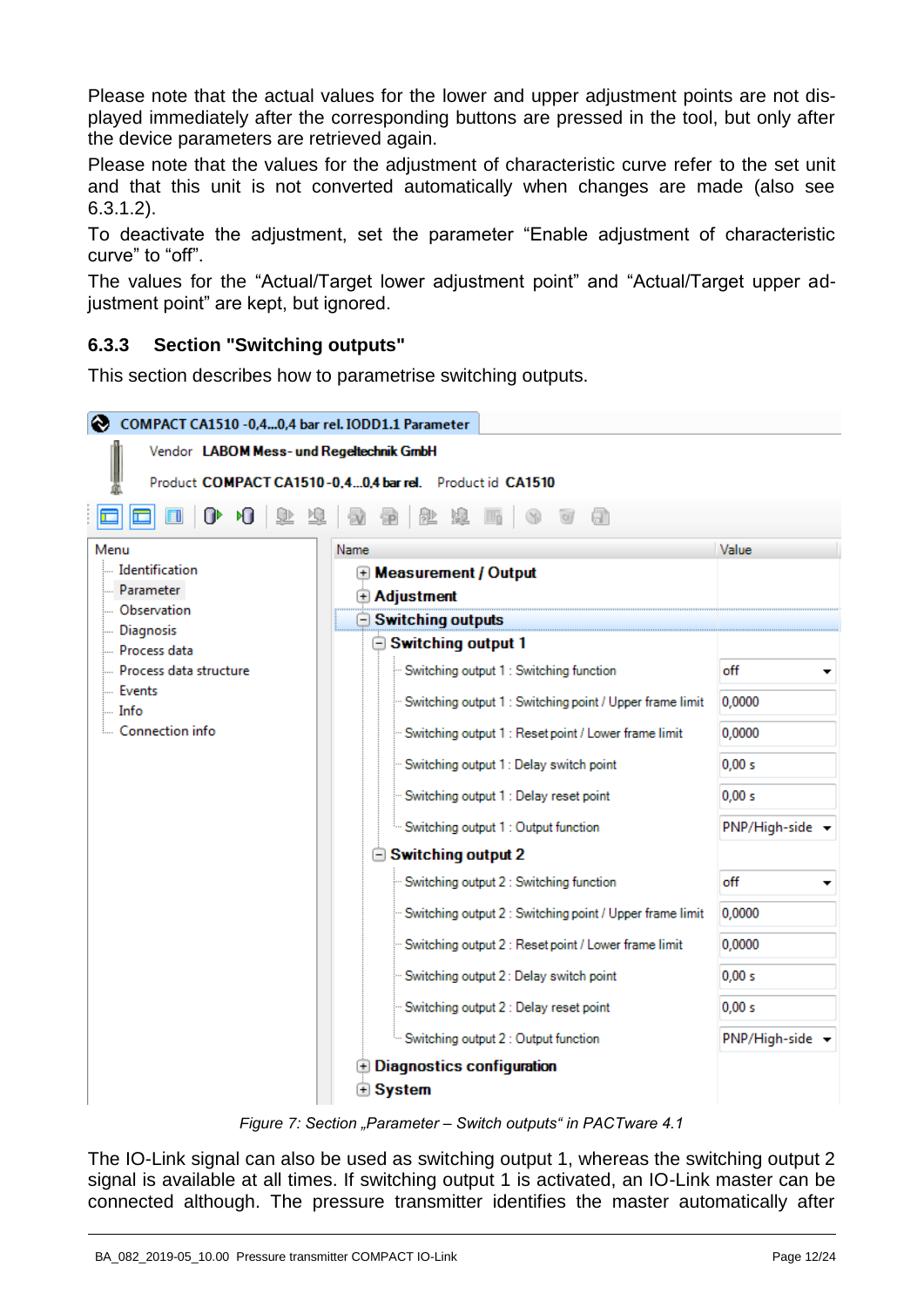start-up and disables switching output 1 in order to respond to the master IO-Link communication. As a result, parameterising is possible at all times without the need to disable switching output 1 first.

The "Switching outputs" section contains the entries for the first and second switching output in consecutive order. The parameter function partly depends on whether a hysteresis or frame function is selected. The delay switch point and delay reset point can be parametrised for both functions. The following parameters are available:

| <b>Parameter</b>                       | <b>Setting</b>                    | <b>Description</b>                                          |
|----------------------------------------|-----------------------------------|-------------------------------------------------------------|
| Switching func-<br>tion                | see 6.3.3.1                       | Hysteresis/frame, normally closed/normally open see 6.3.3.1 |
| Switch point /<br>Upper frame<br>limit | -99999 to 99999                   | Switch point in set pressure unit                           |
| Reset point /<br>Lower frame<br>limit  | -99999 to 99999                   | Reset point in set pressure unit                            |
| Delay switch<br>point                  | 0 to $100 s$                      | Delay time at switching point                               |
| Delay reset<br>point                   | 0 to $100 s$                      | Delay time at reset point                                   |
| Output function                        | PNP/High-side or NPN/Low-<br>side | Setting of output driver see table 1                        |

*Table 3: Switching output parameters* 

Please note that the switch point refers to the set unit and that this unit is not converted automatically when changes are made (see [6.3.1.2\)](#page-6-1).

The switch point must be selected between the end of the nominal range and the reset point. In turn, the reset point must be selected between the start of the nominal range and the switch point.

You can define delays for the switch point as well as the reset point, e.g. to avoid that short pressure peaks trigger the switch.



*Figure 8: Output delays for the switching function "hysteresis/normally open"*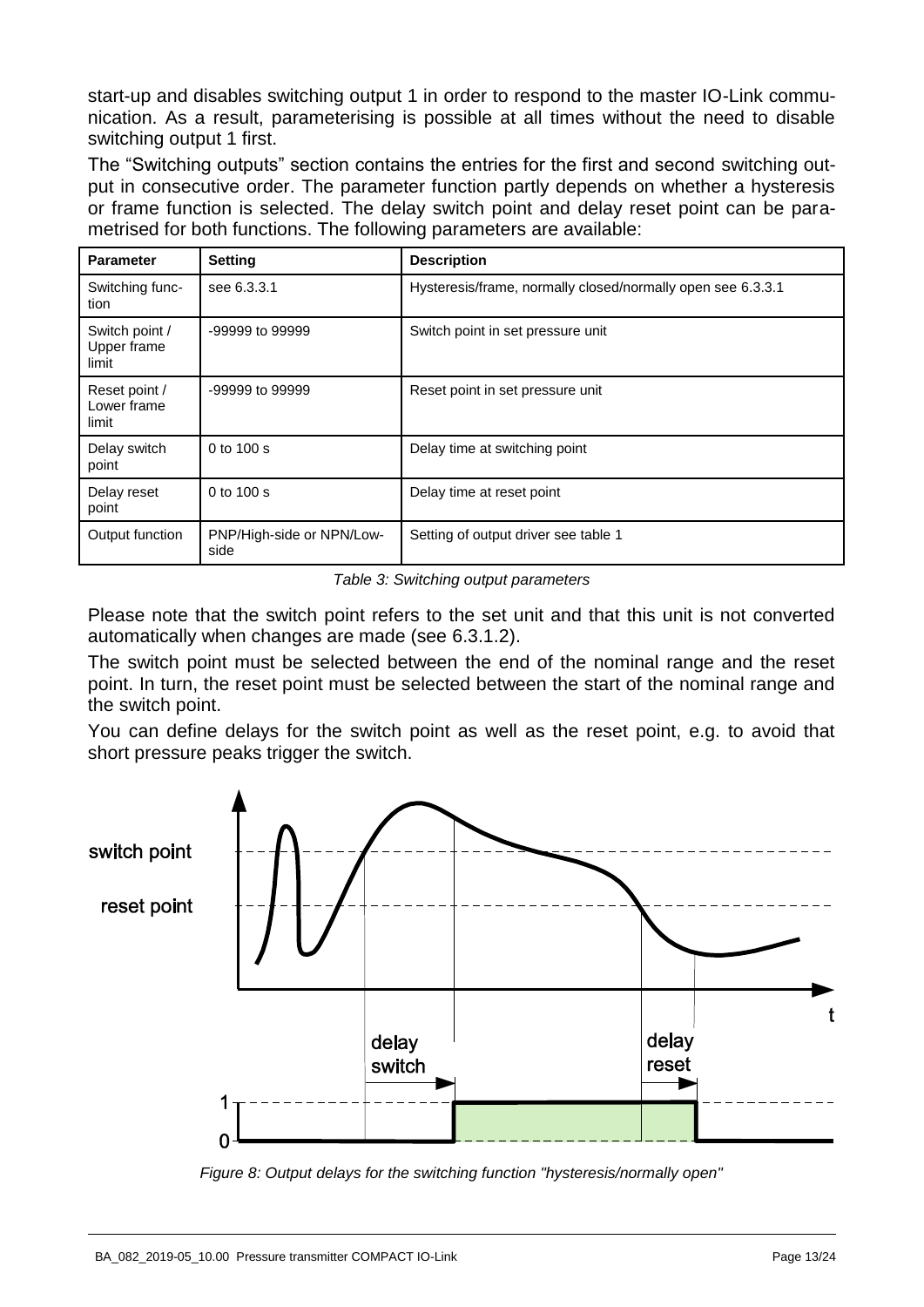### <span id="page-13-0"></span>**6.3.3.1 Configuring the output function**

You can choose a hysteresis or frame function as the output function. Furthermore you can define whether the output is normally open or normally closed.

| <b>Parameter</b>        | <b>Designation</b>          | <b>Description</b>                                                                                                    |
|-------------------------|-----------------------------|-----------------------------------------------------------------------------------------------------------------------|
| Switching func-<br>tion | Hysteresis, normally open   | If the measured value is above the switch point the switch is<br>closed. At the lower range limit the switch is open. |
|                         | Hysteresis, normally closed | If the measured value is above the switch point the switch is<br>open. At the lower range limit the switch is closed. |
|                         | Frame, normally open        | Inside of the frame the switch is closed. At the lower range<br>limit the switch is open.                             |
|                         | Frame, normally closed      | Inside of the frame the switch is open. At the lower range limit<br>the switch is closed.                             |

*Table 4: Parameter list for output function* 



*Figure 9: The switching functions*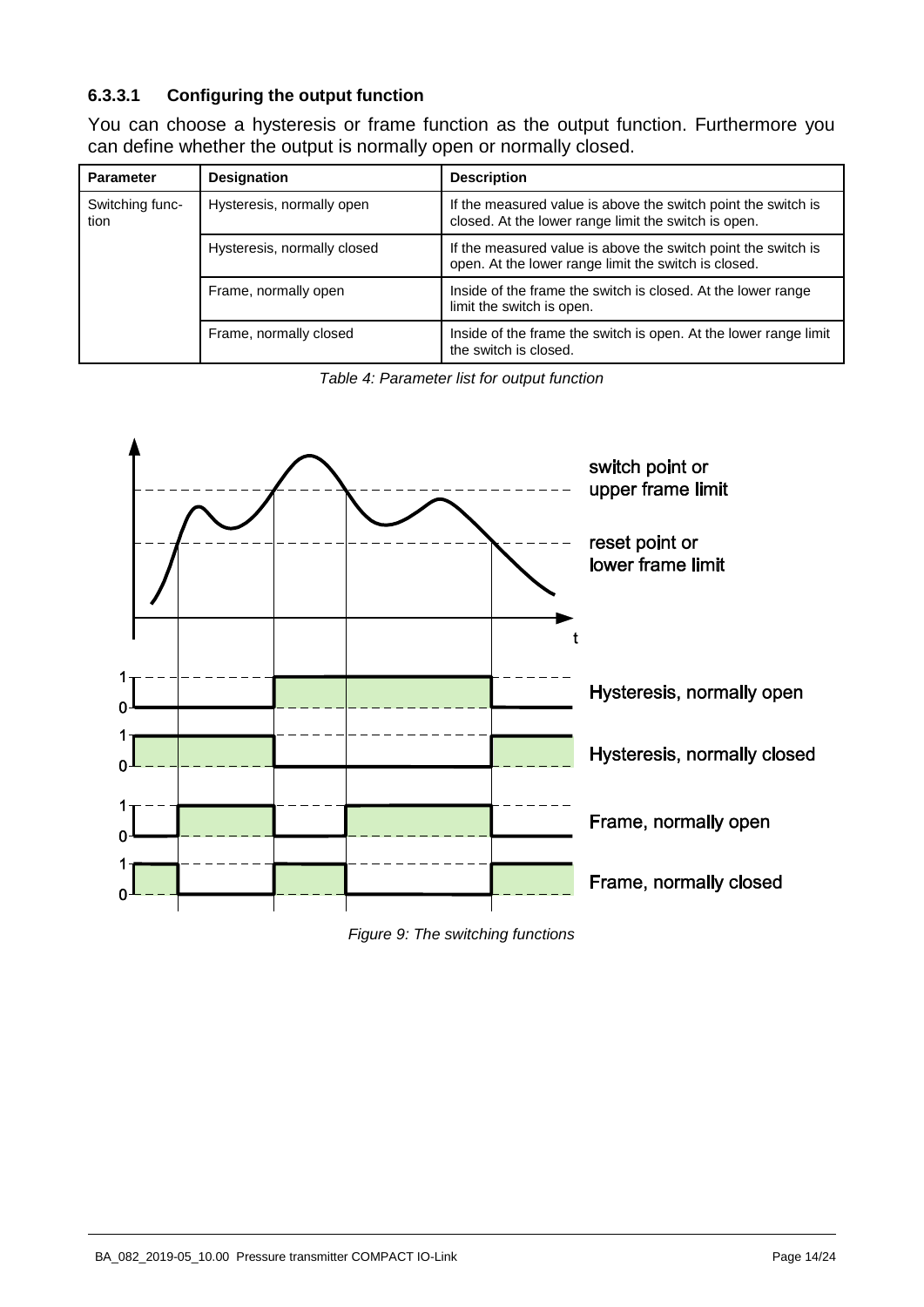## **6.3.4 Section "Diagnostics configuration"**

This section describes how to configure the device's diagnostic events.



*Figure 10: Section "Parameter – Diagnostics configuration" in PACTware 4.1*

#### <span id="page-14-0"></span>**6.3.4.1 Sub-Section "Events"**

Up to four specific IO-Link events can be activated for pressure transmitter diagnostics:

- Process data invalid: The process data are invalid. The measuring value contains an error code which describes the cause in more detail. Also see [6.5.1.1.](#page-18-1)
- Upper pressure limit exceeded: The value exceeded the upper range value
- Lower pressure limit exceeded: The value has fallen below the lower range value
- Device failure: Defect in the adjustment data and/or hardware defective (sensor broken, sensor shorted)

Also see Chapter [7.2](#page-21-0) Error detection.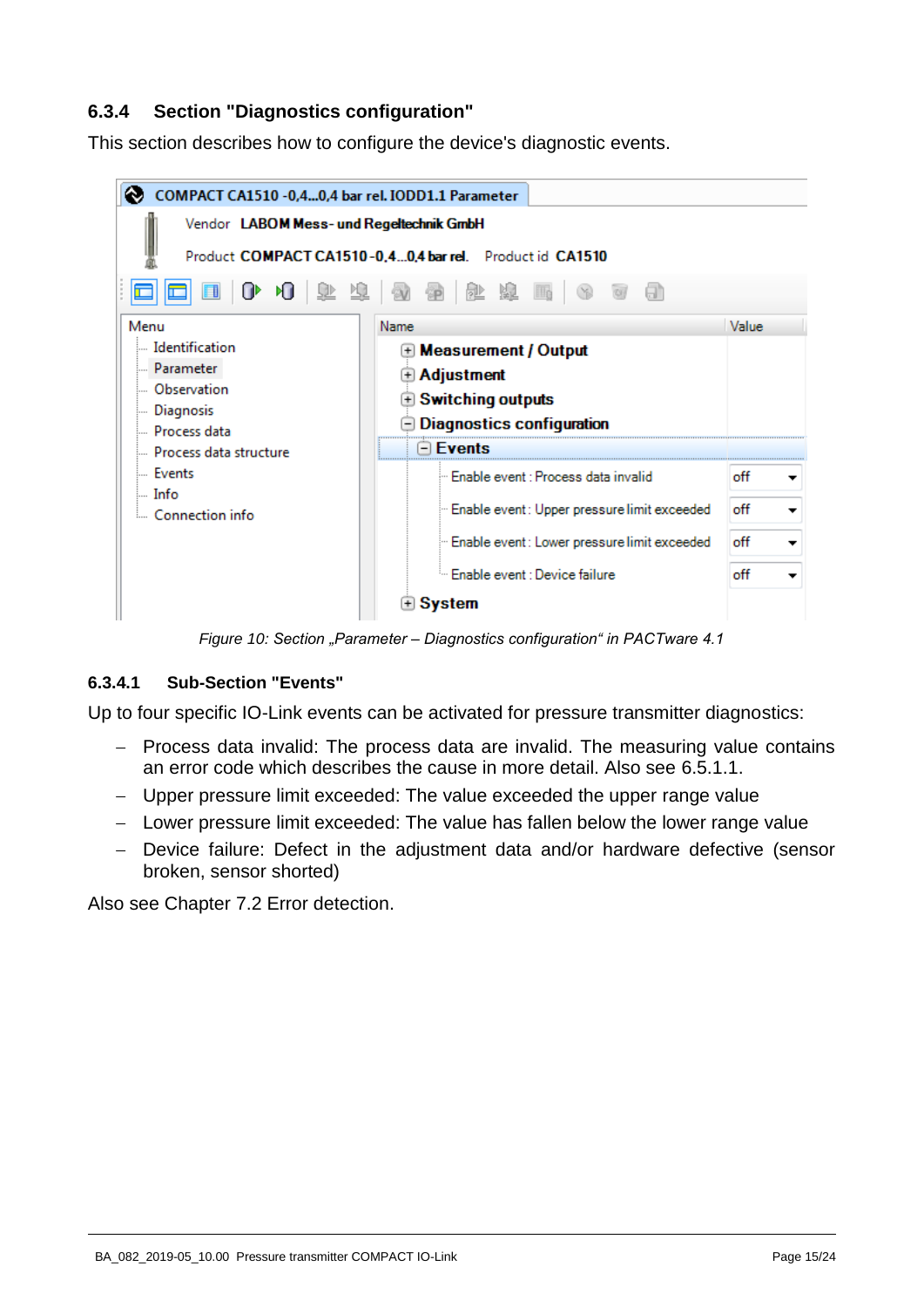### <span id="page-15-0"></span>**6.3.5 Section "System"**

In this section, you can reset all parameters to factory settings and reset the min/max values.



*Figure 11: Section "Parameter – System" in PACTware 4.1*

Pressing the button "Restore Factory Settings" resets all parameters in the sections "Measurement / Output", "Adjustment", "Switching outputs" and "Diagnostics configuration" to their factory settings.

The buttons "Reset pressure min/max" can be used to reset the pressure min/max values to the current pressure independently from each other.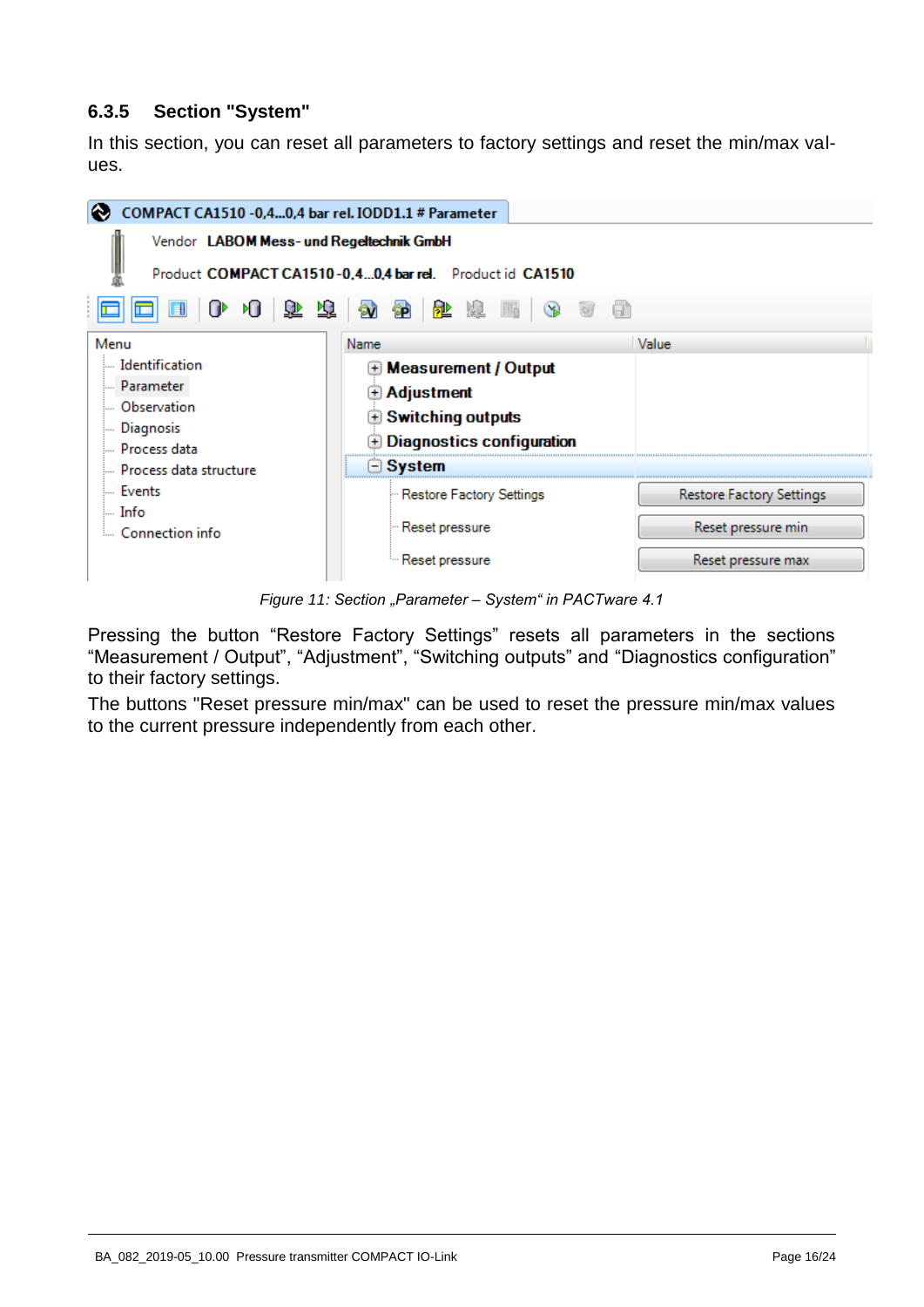#### <span id="page-16-0"></span>**6.4 Menue "Observation"**

In this section, you can monitor the process values (current values). The values are displayed according to the structure outlined in Chapter [7.1.](#page-20-0)



*Figure 12: "Monitoring" menue in PACTware 4.1*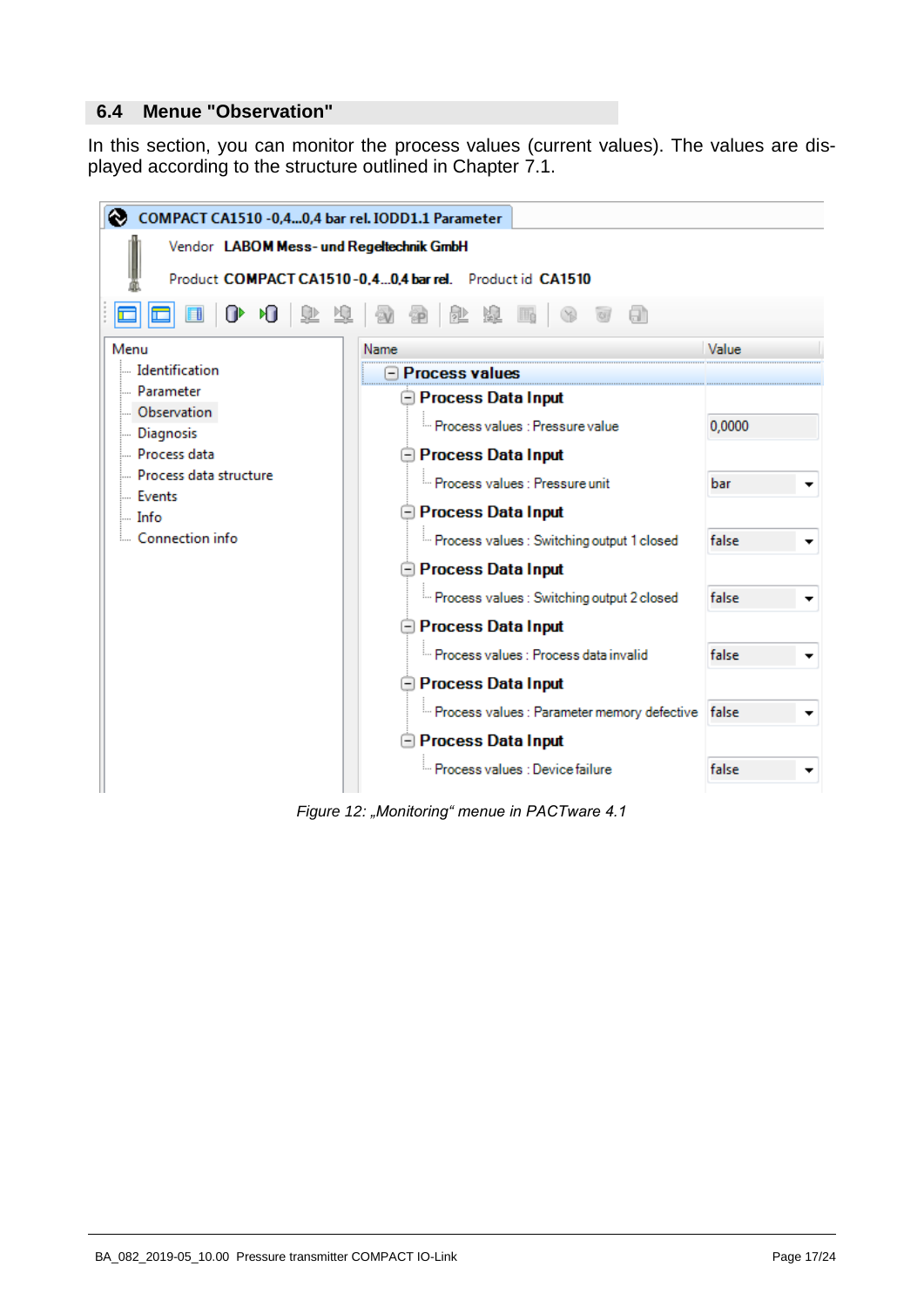#### <span id="page-17-0"></span>**6.5 Menue "Diagnosis"**

In this section all the diagnose data is summarised. This includes possible errors within the process data, Min/Max values as well as the device status.



*Figure 13: "Diagnosis" menue in PACTware 4.1*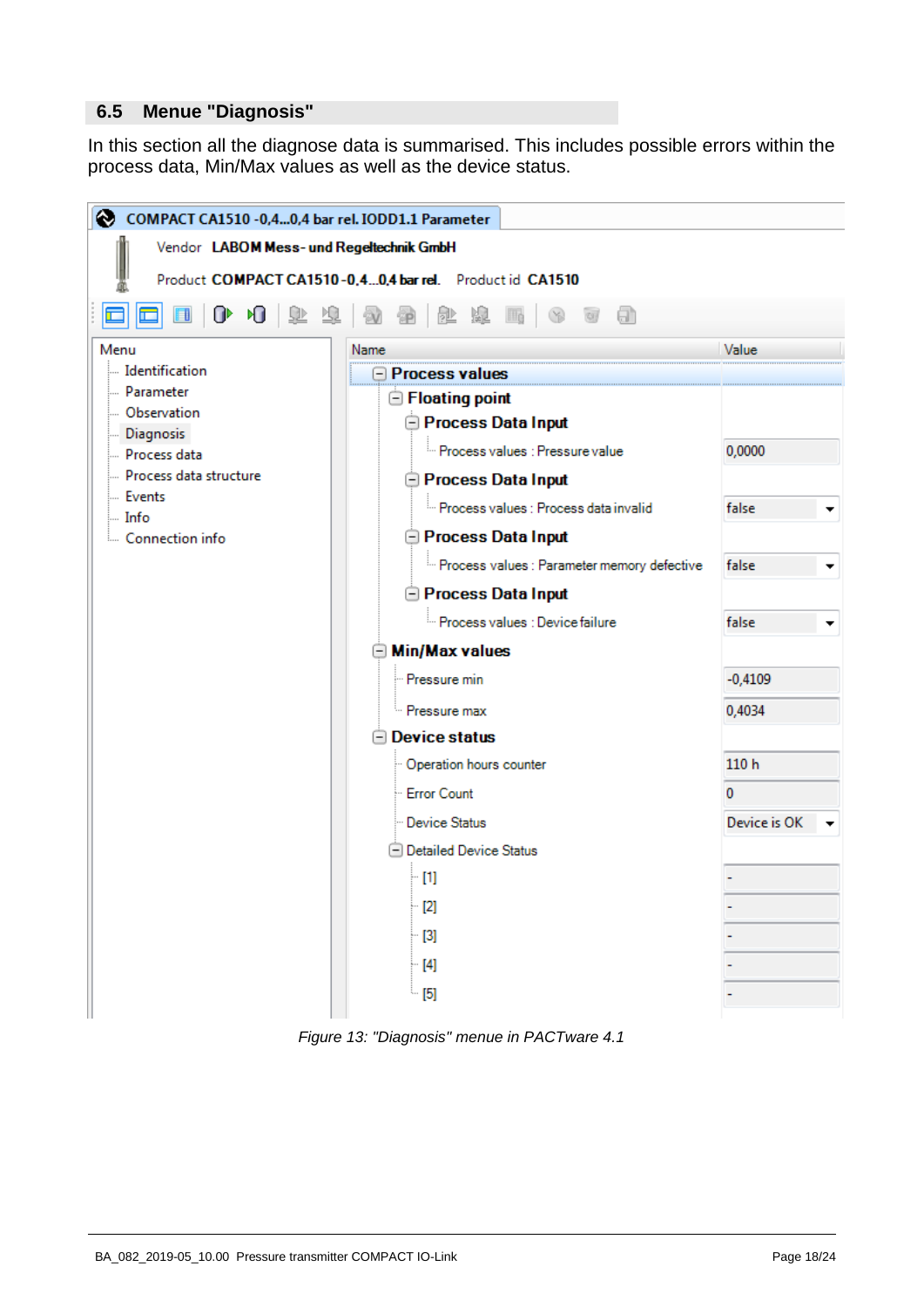## **6.5.1 Section "Process values"**

This is where errors in the measuring value and status byte flags are indicated.

#### <span id="page-18-1"></span>**6.5.1.1 Error codes in the measuring value**

Severe errors are indicated by very high measuring values. This corresponds to the principle of an alarm current of a 4..20 mA interface.

The error codes depend on whether the measuring value is transmitted as a floating point or as an integer number (see [6.3.1.1\)](#page-6-2).

The following error codes have been defined:

| Error                              | <b>Floating point</b> | Integer number          |  |
|------------------------------------|-----------------------|-------------------------|--|
| Lower pressure limit exceeded      | $1.0 \times 10^{37}$  | 2147483638 (0x7FFFFFF6) |  |
| Upper pressure limit exceeded      | $2.0 \times 10^{37}$  | 2147483639 (0x7FFFFFF7) |  |
| Process data invalid               | $3.0 \times 10^{37}$  | 2147483640 (0x7FFFFFF8) |  |
| Internal error (division by zero)  | $4.0 \times 10^{37}$  | 2147483641 (0x7FFFFFF9) |  |
| Internal error (computation error) | $5.0 \times 10^{37}$  | 2147483642 (0x7FFFFFFA) |  |
| Sensor short-circuit               | $7.0 \times 10^{37}$  | 2147483644 (0x7FFFFFFC) |  |
| Sensor broken                      | $8.0 \times 10^{37}$  | 2147483645 (0x7FFFFFFD) |  |

*Table 5: Error codes in the measuring value* 

### <span id="page-18-2"></span>**6.5.1.2 Error flags in status byte**

The error flags in the status byte can either have the status "true" or "false". In this context, "true" means that the error specified actually occurred.

The following error flags have been defined:

- "Process data invalid": This is the same as the event "Process data invalid". Value has exceeded upper pressure limit or has fallen below lower pressure limit
- "Parameter memory defective": Check sum error in the parameter section
- "Device failure": Check sum error in the adjustment data section, sensor broken or short-circuited

#### <span id="page-18-0"></span>**6.5.2 Section "Min/Max values"**

This is where the min/max measuring values since the last reset are displayed (see [6.3.5\)](#page-15-0).

#### **6.5.3 Section "Device status"**

This section is where the diagnose data for the device status are summarised. This includes

- Operation hours counter
- $-$  Error counter: Increases whenever an event occurs
- Device status: According to the IO-Link specification
- Detailed device status: According to the IO-Link specification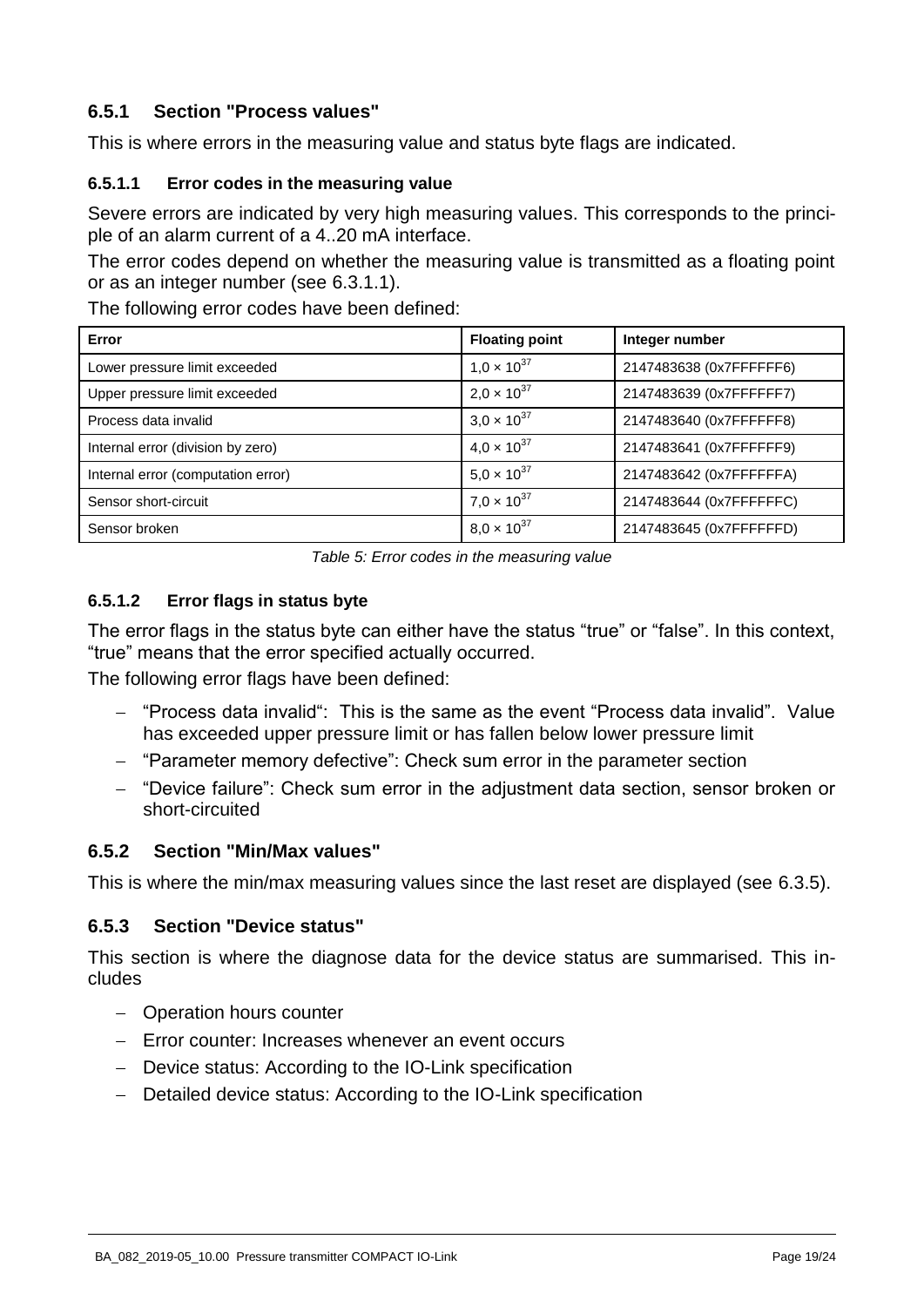The device status can have the following values according to the IO-Link specification:

- 0: No error
- 2: Outside the specification (low voltage)
- 4: Downtime

For more details, see Chapter [7.2](#page-21-0) on error detection.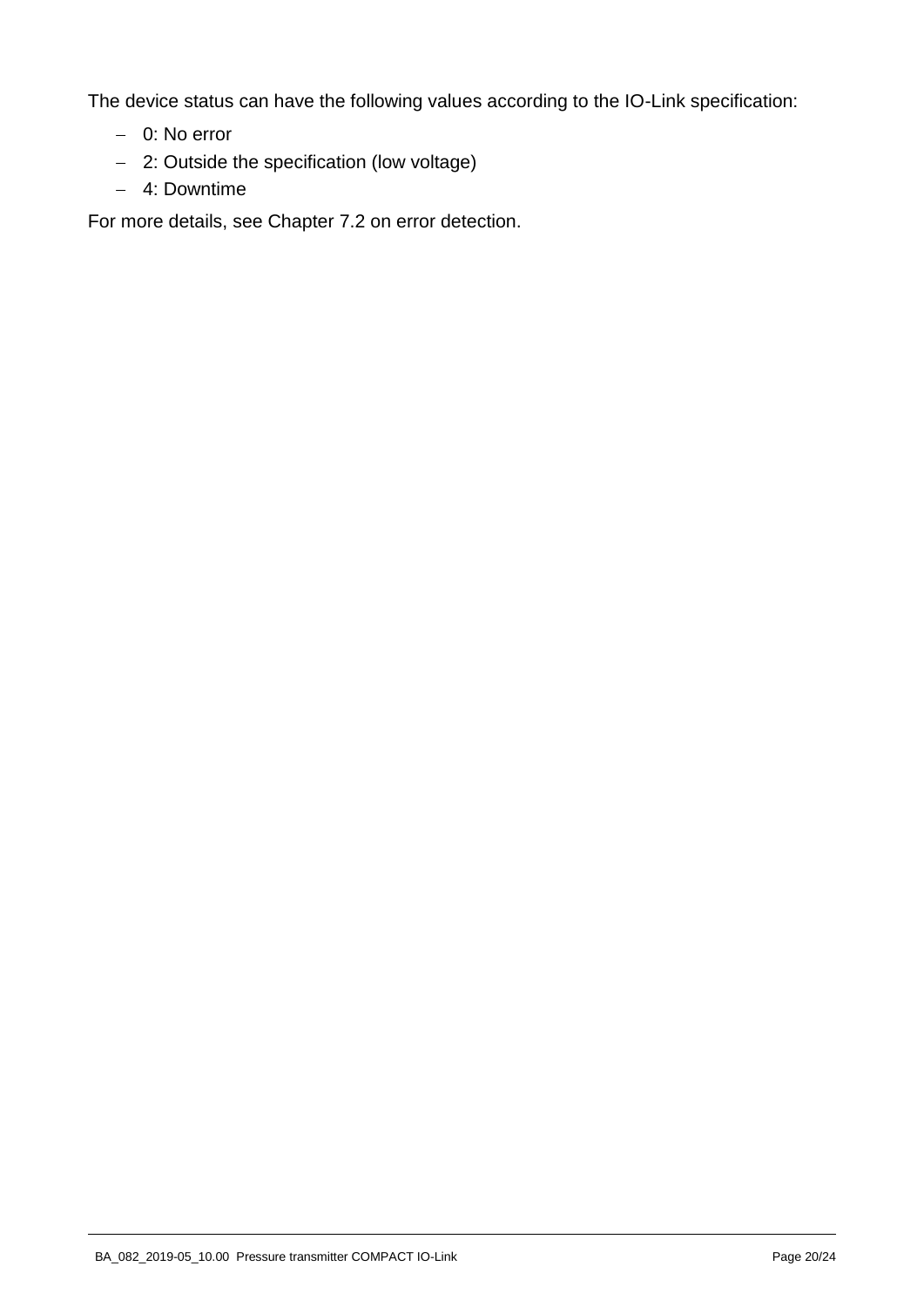#### **7 Information for programmers**

This section contains information for programmers who integrate the IO-Link device into the process data landscape.

#### <span id="page-20-0"></span>**7.1 Process data**

The process data can be read out via Index 40 and Sub-index 0. In addition to the actual measuring value, additional status information is transmitted.

| <b>Parameter</b>      | Data type                    | Value range                                                                                                                                                                                    | <b>Bit-Offset</b> | <b>Default</b> | <b>Chapter</b> |
|-----------------------|------------------------------|------------------------------------------------------------------------------------------------------------------------------------------------------------------------------------------------|-------------------|----------------|----------------|
| Pressure value        | <b>TFLOAT or</b><br>TINT32   |                                                                                                                                                                                                | 24                | $\Omega$       | 6.3.1.1        |
| Unit pressure         | <b>TUINT8</b>                | $0 = bar$<br>$1 = mbar$<br>$2 = ftH2O$<br>$3 = mmH2O$<br>$4 = mmHG$<br>$5 = psi$<br>$6 = inH2O$<br>$7 = inHG$<br>$8 = \text{kg/cm}^2$<br>$9 = kPa$<br>$10 = Torr$<br>$11 = MPa$<br>$12 = mH2O$ | 16                | bar            | 6.3.1.2        |
| Status pressure value | <b>TUINT8</b><br>(bit field) | Bit $0 =$ Process data invalid (Up-<br>per limit pressure exceeded or<br>lower limit pressure undershot)<br>Bit 1 = Parameter memory defec-<br>tive<br>Bit $2 =$ Device failure                | 8                 | $\Omega$       | 6.5.1.2        |
| Switching outputs     | <b>TUINT8</b><br>(bit field) | Bit $0 =$ switching output 1 closed<br>Bit $1 =$ switching output 2 closed                                                                                                                     | $\mathbf 0$       | $\mathbf{0}$   | 6.3.3          |

*Table 6: Process data structure*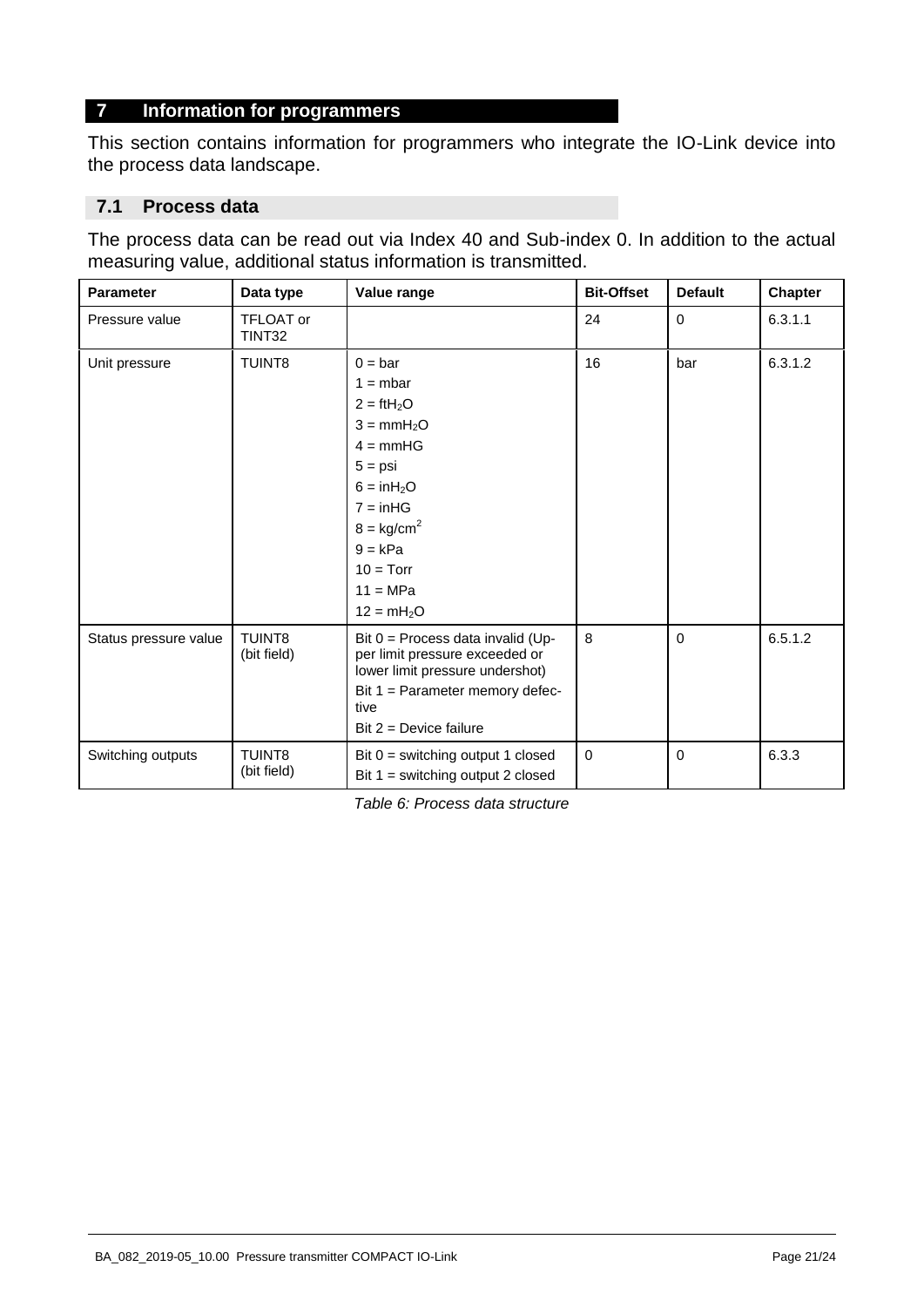## <span id="page-21-0"></span>**7.2 Error detection**

The control system can generally identify two types of pressure transmitter faults: Based on the cyclically transmitted process values (see [7.1\)](#page-20-0) and based on the occurrence of events.

Further information regarding the status of the pressure transmitter can be gained by reading out the parameters "Device status" and "Extended device status".

The following table summarises the error detection and signaling.

| Error                                                         | Indication in the<br>measuring val-<br>ue | Status byte (part of<br>the process data) | <b>Device status</b><br>(parameters) | <b>Event value</b><br>(standard<br>event) | Event can<br>be config-<br>ured |
|---------------------------------------------------------------|-------------------------------------------|-------------------------------------------|--------------------------------------|-------------------------------------------|---------------------------------|
| No error                                                      | ٠                                         | $\blacksquare$                            | 0 (device is OK)                     | $\blacksquare$                            | $\blacksquare$                  |
| Process data<br>invalid                                       | ves                                       | Bit0 (process data inva-<br>lid)          | 4 (error)                            | 0x1000                                    | yes                             |
| Upper pressure<br>limit exceeded                              | yes                                       |                                           |                                      | 0x8C20                                    | yes                             |
| Lower pressure<br>limit exceeded                              | ves                                       |                                           |                                      |                                           | yes                             |
| Parameter<br>memory defec-<br>tive                            | no                                        | Bit1 (Parameter<br>memory defective)      | 4 (error)                            | 0x6320                                    |                                 |
| Error in the ad-<br>justment data                             | no                                        | Bit2 (Device failure)                     | 4 (error)                            | 0x5000                                    | yes                             |
| Hardware defec-<br>tive (sensor<br>broken, sensor<br>shorted) | ves                                       |                                           |                                      |                                           | yes                             |
| Low voltage                                                   | no                                        | ٠                                         | 2 (outside the<br>specification)     | 0x5111                                    | no                              |
| Temperature<br>error, overload                                | no                                        | ٠                                         | 4 (error)                            | 0x4000                                    | no                              |

*Table 7: Summary of errors*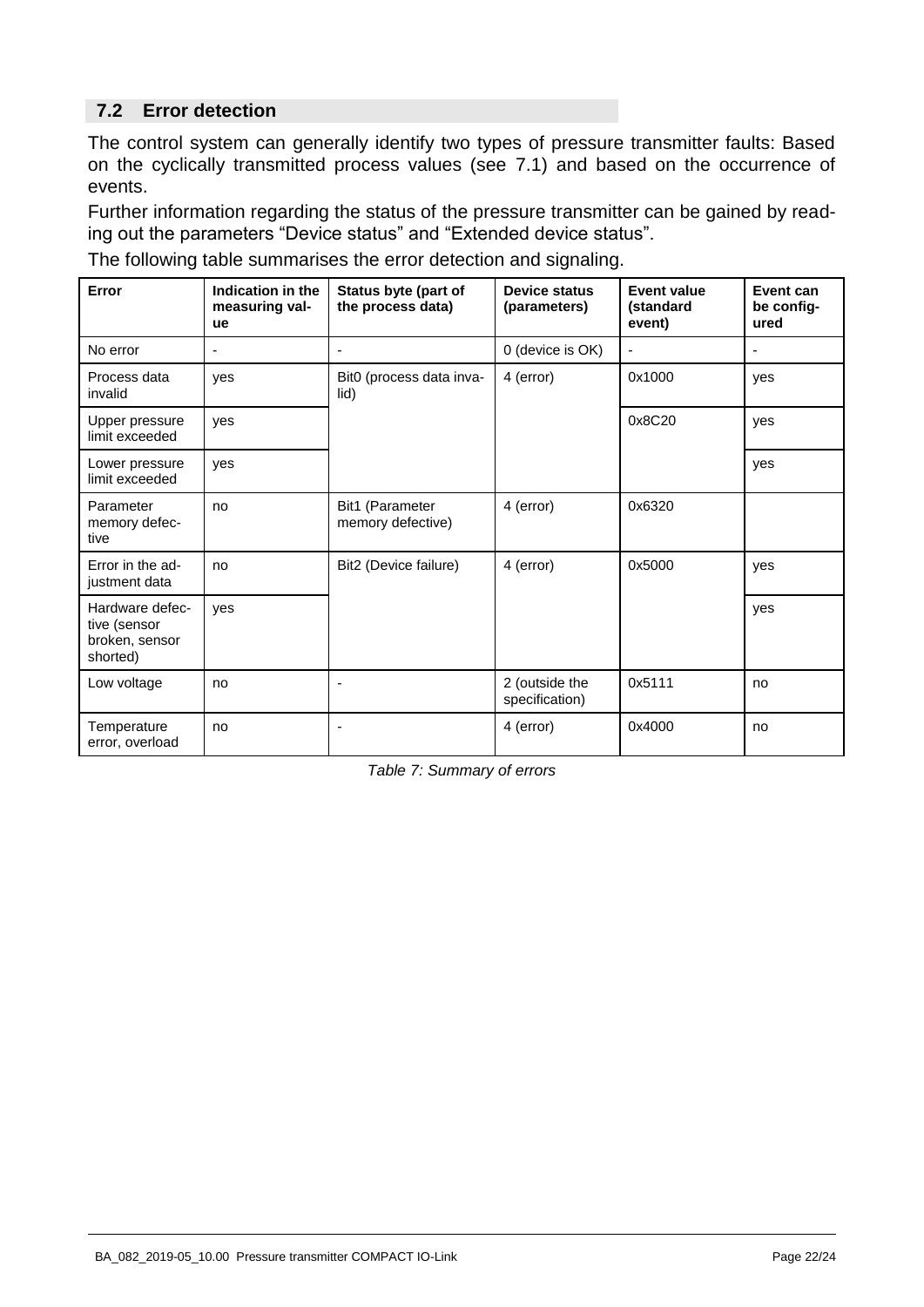## **7.3 Device parameters**

The parameters can be read and written. Actions are triggered by writing a parameter with a specific value.

| <b>Description</b>       | <b>Index</b>                   | Sub-<br>index | Data type                    | Value range                                                                                                                                                                                           | <b>Default</b>      | Ac-<br>cess<br>right <sup>a</sup> | <b>Chapter</b> |
|--------------------------|--------------------------------|---------------|------------------------------|-------------------------------------------------------------------------------------------------------------------------------------------------------------------------------------------------------|---------------------|-----------------------------------|----------------|
| Standard com-<br>mands   | $\overline{c}$                 | $\pmb{0}$     | Action                       | $130$ = Restore deliv-<br>ery status<br>$176$ = Correct zero<br>point<br>$160 = Set actual$<br>value to lower ad-<br>justment point<br>$161 = Set actual$<br>value to upper ad-<br>justment point     | $\blacksquare$      | <b>WO</b>                         |                |
| Process data<br>format   | 64                             | $\pmb{0}$     | <b>TENUM</b><br>$(1$ Byte)   | $0 =$ Floating point<br>$1 =$ Integer number                                                                                                                                                          | Floating<br>point   | <b>RW</b>                         | 6.3.1.1        |
| Event configura-<br>tion | 111                            | $\mathbf 0$   | <b>TUINT8</b><br>(bit field) | Bit $0 =$ Process data<br>invalid<br>Bit $1 = Upper pres-$<br>sure limit exceeded<br>Bit $2 =$ Lower pres-<br>sure limit exceeded<br>Bit $3 =$ Device failure<br>$0 =$ off<br>$1 = on$                | $\pmb{0}$           | <b>RW</b>                         | 6.3.4.1        |
| Unit pressure            | 120                            | $\mathbf 0$   | <b>TENUM</b><br>$(1$ Byte)   | $0 = bar$<br>$1 = mbar$<br>$2 = ftH2O$<br>$3 = mmH2O$<br>$4 = mmHG$<br>$5 = psi$<br>$6 = inH2O$<br>$7 = inHG$<br>$8 = \text{kg/cm}^2$<br>$9 = kPa$<br>$10 = Torr$<br>$11 = MPa$<br>$12 = mH2O$        | bar                 | <b>RW</b>                         | 6.3.1.2        |
| Damping                  | 122                            | $\mathbf 0$   | <b>TFLOAT</b>                | 0 to 100 s                                                                                                                                                                                            | $\mathsf{O}\xspace$ | <b>RW</b>                         | 6.3.1.3        |
| Zero point offset        | 121                            | $\mathbf 0$   | <b>TFLOAT</b>                | -9999 to 9999                                                                                                                                                                                         | $\mathsf{O}\xspace$ | <b>RW</b>                         | 6.3.2.1        |
| Switching function       | 200<br>and<br>201 <sup>b</sup> | $\mathbf{1}$  | <b>TENUM</b>                 | $0 =$ off<br>$1 = Hysteresis$<br>function, normally<br>open<br>$2 = Hysteresis$<br>function, normally<br>closed<br>$3 =$ Frame function,<br>normally open<br>$4 =$ Frame function,<br>normally closed | off                 | <b>RW</b>                         | 6.3.3.1        |